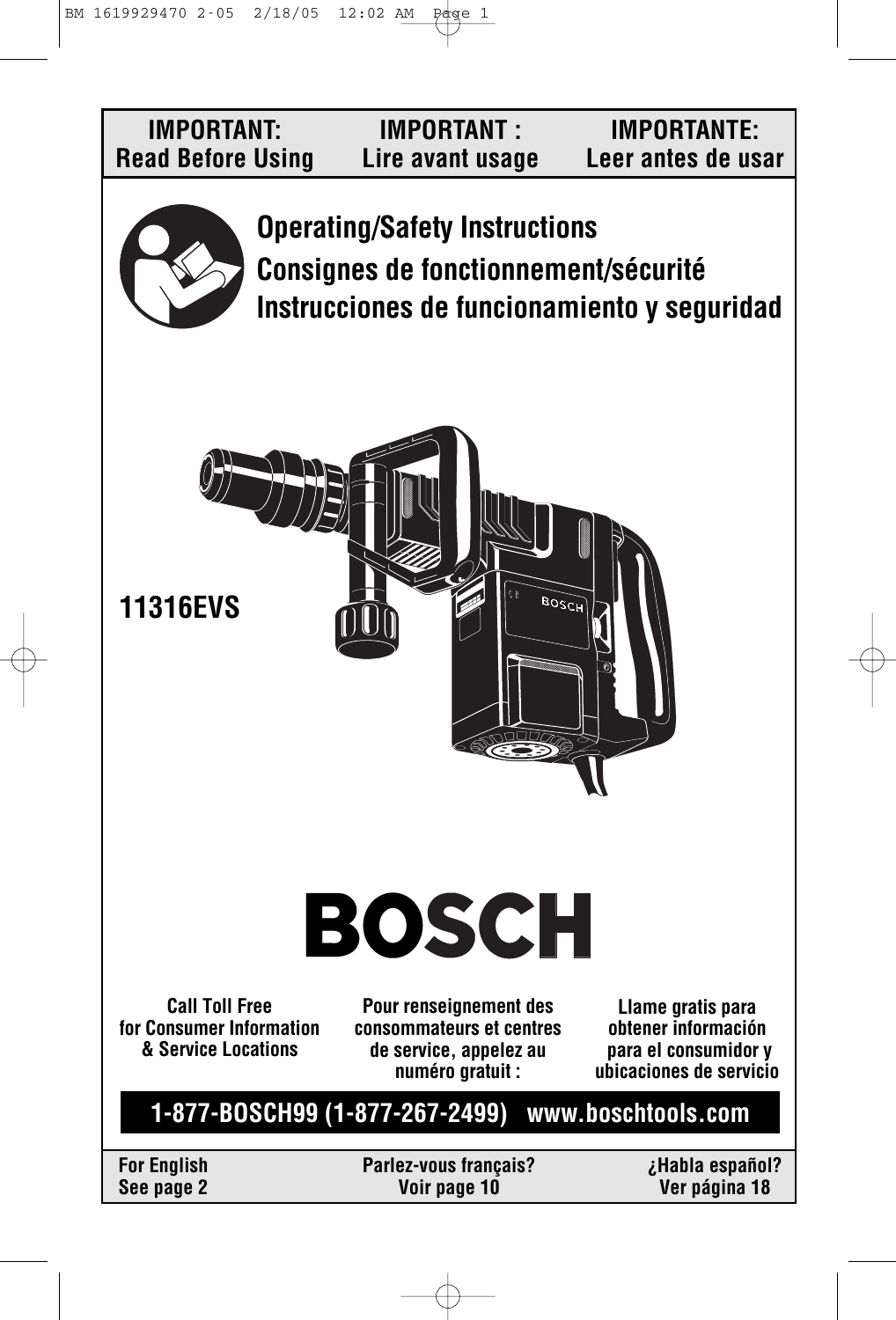### **Power Tool Safety Rules**



**Read and understand all instructions**. Failure to follow all instructions listed below, may result in electric shock, fire and/or serious personal injury.

#### **SAVE THESE INSTRUCTIONS**

#### **Work Area**

**Keep your work area clean and well lit.** Cluttered benches and dark areas invite accidents.

**Do not operate power tools in explosive atmospheres, such as in the presence of flammable liquids, gases, or dust.** Power tools create sparks which may ignite the dust or fumes.

**Keep by-standers, children, and visitors away while operating a power tool.** Distractions can cause you to lose control.

#### **Electrical Safety**

**Double Insulated tools are equipped with a polarized plug (one blade is wider than the other.) This plug will fit in a polarized outlet only one way. If the plug does not fit fully in the outlet, reverse the plug. If it still does not fit, contact a qualified electrician to install a polarized outlet. Do not change the plug in any way.** Double Insulation eliminates the need for the three wire grounded power cord and grounded power supply system. Before plugging in the tool, be certain the outlet voltage supplied is within the voltage marked on the nameplate. Do not use "AC only" rated tools with a DC power supply.

**Avoid body contact with grounded surfaces such as pipes, radiators, ranges and refrigerators.** There is an increased risk of electric shock if your body is grounded. If operating the power tool in damp locations is unavoidable, a Ground Fault Circuit Interrupter must be used to supply the power to your tool. Electrician's rubber gloves and footwear will further enhance your personal safety.

**Don't expose power tools to rain or wet conditions.** Water entering a power tool will increase the risk of electric shock.

**Do not abuse the cord. Never use the cord to carry the tools or pull the plug from an outlet. Keep cord away from heat, oil, sharp edges or moving parts. Replace damaged cords immediately.** Damaged cords increase the risk of electric shock.

**When operating a power tool outside, use an outdoor extension cord marked "W-A" or "W."** These cords are rated for outdoor use and reduce the risk of electric shock. Refer to "Recommended sizes of Extension Cords" in the Accessory section of this manual.

#### **Personal Safety**

**Stay alert, watch what you are doing and use common sense when operating a power tool. Do not use tool while tired or under the influence of drugs, alcohol, or medication.** A moment of inattention while operating power tools may result in serious personal injury.

**Dress properly. Do not wear loose clothing or jewelry. Contain long hair. Keep your hair, clothing, and gloves away from moving parts.** Loose clothes, jewelry, or long hair can be caught in moving parts. Keep handles dry, clean and free from oil and grease.

**Avoid accidental starting. Be sure switch is "OFF" before plugging in.** Carrying tools with your finger on the switch or plugging in tools that have the switch "ON" invites accidents.

**Remove adjusting keys or wrenches before turning the tool "ON".** A wrench or a key that is left attached to a rotating part of the tool may result in personal injury.

**Do not overreach. Keep proper footing and balance at all times.** Proper footing and balance enables better control of the tool in unexpected situations.

**Use safety equipment. Always wear eye protection.** Dust mask, non-skid safety shoes, hard hat, or hearing protection must be used for appropriate conditions.

#### **Tool Use and Care**

**Use clamps or other practical way to secure and support the workpiece to a stable platform.** Holding the work by hand or against your body is unstable and may lead to loss of control.

**Do not force tool. Use the correct tool for your application.** The correct tool will do the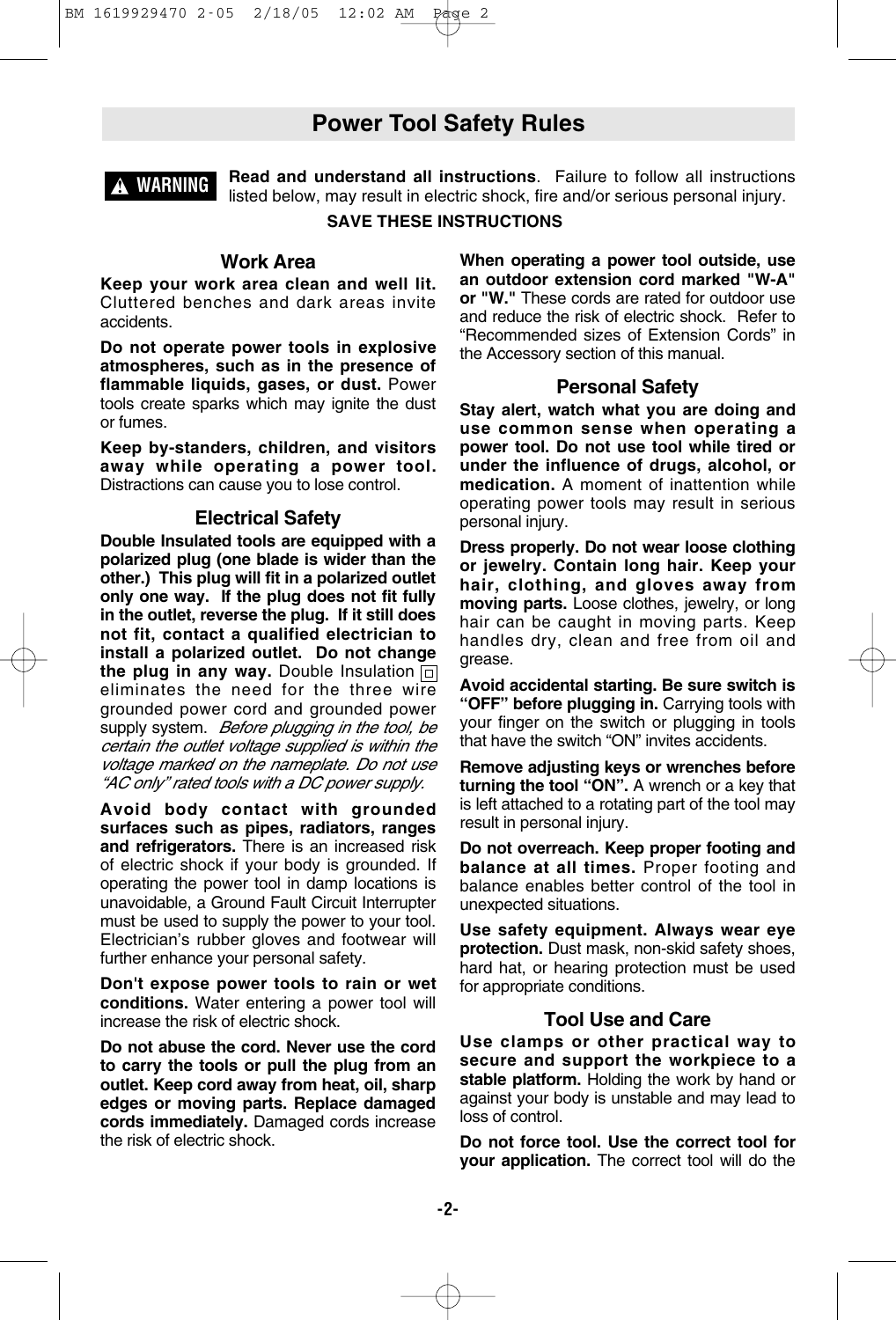job better and safer at the rate for which it is designed.

**Do not use tool if switch does not turn it "ON" or "OFF".** Any tool that cannot be controlled with the switch is dangerous and must be repaired.

**Disconnect the plug from the power source before making any adjustments, changing accessories, or storing the tool.** Such preventive safety measures reduce the risk of starting the tool accidentally.

**Store idle tools out of reach of children and other untrained persons.** Tools are dangerous in the hands of untrained users.

**Maintain tools with care. Keep cutting tools sharp and clean.** Properly maintained tools, with sharp cutting edges are less likely to bind and are easier to control. Any alteration or modification is a misuse and may result in a dangerous condition.

**Check for misalignment or binding of moving parts, breakage of parts, and any other condition that may affect the tools operation. If damaged, have the tool** **serviced before using.** Many accidents are caused by poorly maintained tools. Develop a periodic maintenance schedule for your tool.

**Use only accessories that are recommended by the manufacturer for your model.** Accessories that may be suitable for one tool, may become hazardous when used on another tool.

#### **Service**

**Tool service must be performed only by qualified repair personnel.** Service or maintenance performed by unqualified personnel could result in a risk of injury. For example: internal wires may be misplaced or pinched, safety guard return springs may be improperly mounted.

**When servicing a tool, use only identical replacement parts. Follow instructions in the Maintenance section of this manual.** Use of unauthorized parts or failure to follow Maintenance Instructions may create a risk of electric shock or injury. Certain cleaning agents such as gasoline, carbon tetrachloride, ammonia, etc. may damage plastic parts.

## **Demolition Hammer Safety Rules**

**Hold tools by insulated gripping surfaces when performing an operation where the cutting tool may contact hidden wiring or it own cord.** Contact with a "live" wire will make exposed metal parts of the tool "live" and shock the operator. Do not drill, fasten or break into existing walls or other blind areas where electrical wiring may exist. If this situation is unavoidable, disconnect all fuses or circuit breakers feeding this worksite.

**Wear ear protectors when using the tool for extended periods.** Prolonged exposure to high intensity noise can cause hearing loss.

**Use a metal detector to determine if there are gas or water pipes hidden in the work area or call the local utility company for assistance before beginning the operation.** Striking or cutting into a gas line will result in explosion. Water entering an electrical device may cause electrocution.

**Always wear safety goggles or eye protection when using this tool. Use a dust mask or respirator for applications which generate dust.** Safety goggles or eye protection will help deflect fragments of the material that may be thrown toward your face and eyes. Dust generated or gases released from the material you are cutting (i.e. asbestos insulated pipes, radon) may cause respiratory difficulties.

**Use thick cushioned gloves and limit the exposure time by taking frequent rest periods.** Vibration caused by hammer action may be harmful to your hands and arms.

**Do not use dull or damaged bits and accessories.** Dull or damaged bits have a greater tendency to bind in the workpiece.

**Always use both handles for maximum control over this hammer. Never attempt to operate this tool with one hand.** This tool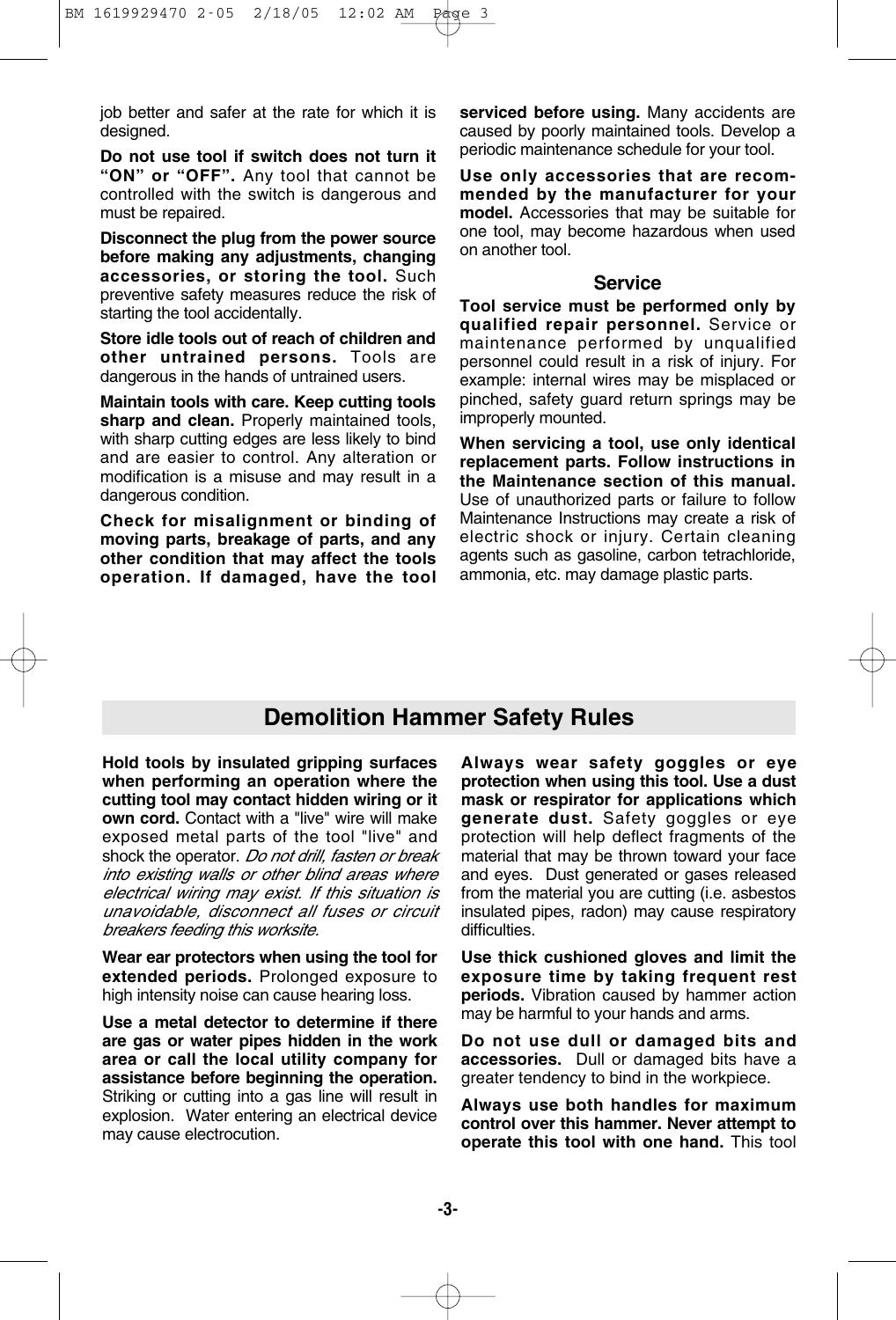develops intense percussive forces during operation and you may lose control if attempting one hand operation.

**Position yourself to avoid being caught between the tool or side handle and walls or posts.** Should the bit become bound or jammed in the work, the reaction of the tool could crush your hand or leg.

**Do not strike the bit with a handheld hammer or sledge hammer when attempting to dislodge a bound or jammed bit.** Fragments of metal from the bit could dislodge and strike you or bystanders.

**Never place the tool down until the motor has come to a complete stop.** 

**When removing the bit from the tool avoid contact with skin and use proper protective gloves when grasping the bit or accessory.** Accessories may be hot after prolonged use.

**Some dust created by power sanding, sawing, grinding, drilling, and other construction activities contains chemicals known to cause cancer, birth defects or other reproductive harm. Some examples of these chemicals are: ! WARNING**

- Lead from lead-based paints,
- Crystalline silica from bricks and cement and other masonry products, and
- Arsenic and chromium from chemicallytreated lumber.

Your risk from these exposures varies, depending on how often you do this type of work. To reduce your exposure to these chemicals: work in a well ventilated area, and work with approved safety equipment, such as those dust masks that are specially designed to filter out microscopic particles.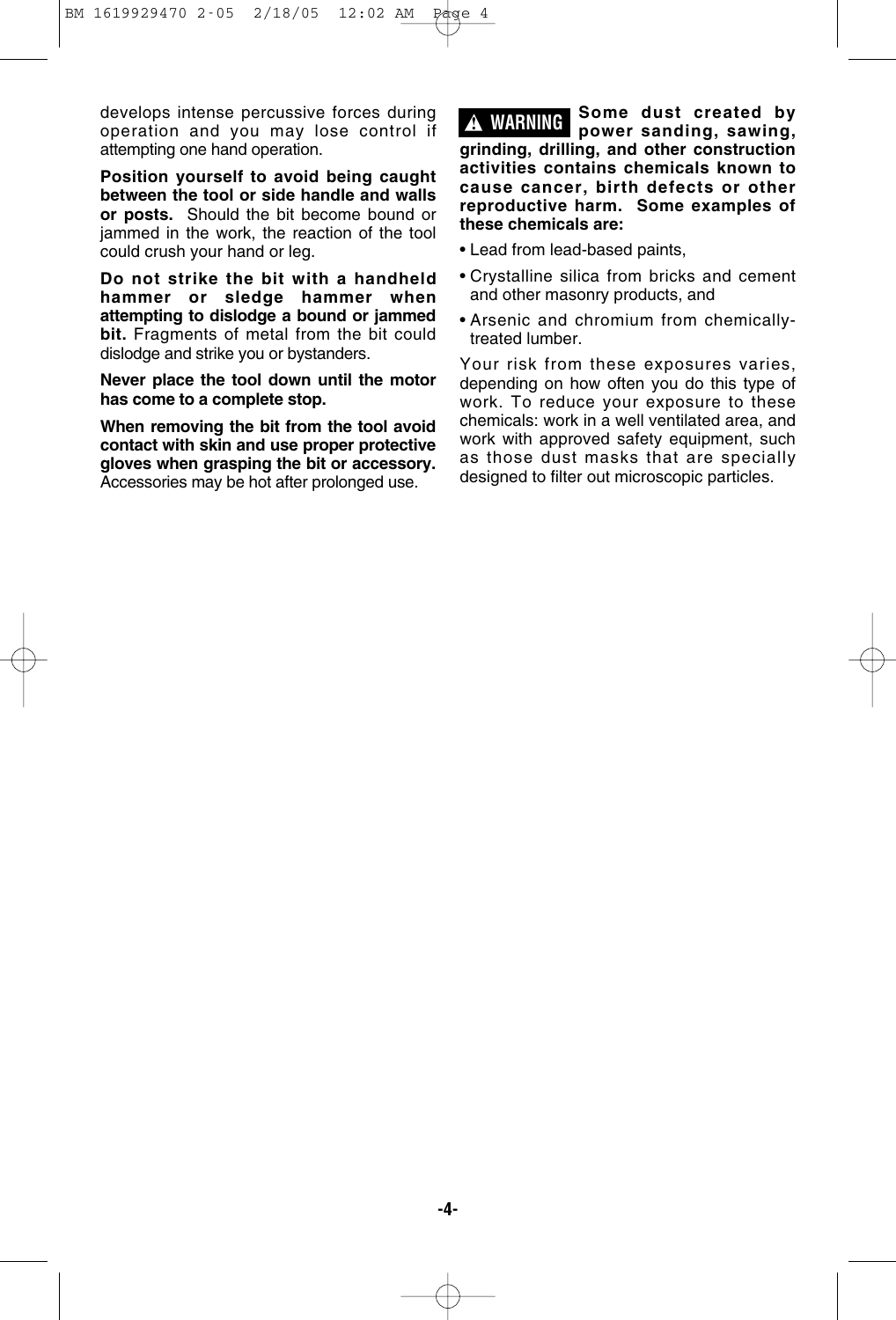## **Symbols**

**IMPORTANT:** Some of the following symbols may be used on your tool. Please study them and learn their meaning. Proper interpretation of these symbols will allow you to operate the tool better and safer.

| Symbol                  | Name                                    | Designation/Explanation                                                  |
|-------------------------|-----------------------------------------|--------------------------------------------------------------------------|
| v                       | <b>Volts</b>                            | Voltage (potential)                                                      |
| A                       | Amperes                                 | Current                                                                  |
| Hz                      | Hertz                                   | Frequency (cycles per second)                                            |
| W                       | Watt                                    | Power                                                                    |
| kg                      | Kilograms                               | Weight                                                                   |
| min                     | <b>Minutes</b>                          | Time                                                                     |
| s                       | Seconds                                 | Time                                                                     |
| Ø                       | <b>Diameter</b>                         | Size of drill bits, grinding wheels, etc.                                |
| $n_0$                   | No load speed                           | Rotational speed, at no load                                             |
| /min                    | Revolutions or reciprocation per minute | Revolutions, strokes, surface speed,<br>orbits etc. per minute           |
| 0                       | Off position                            | Zero speed, zero torque                                                  |
| 1, 2, 3,<br>I, II, III, | Selector settings                       | Speed, torque or position settings.<br>Higher number means greater speed |
| $0\overline{a}$         | Infinitely variable selector with off   | Speed is increasing from 0 setting                                       |
| $\rightarrow$           | Arrow                                   | Action in the direction of arrow                                         |
| $\sim$                  | Alternating current                     | Type or a characteristic of current                                      |
| $\qquad \qquad =$       | Direct current                          | Type or a characteristic of current                                      |
| $\overline{\sim}$       | Alternating or direct current           | Type or a characteristic of current                                      |
| 回                       | Class II construction                   | Designates Double Insulated<br>Construction tools.                       |
| ⊕                       | Earthing terminal                       | Grounding terminal                                                       |
|                         | Warning symbol                          | Alerts user to warning messages                                          |
|                         | Ni-Cad RBRC seal                        | Designates Ni-Cad battery recycling<br>program                           |



 $\mathbf{L}$ 

This symbol designates that this tool is listed by Underwriters Laboratories.



This symbol designates that this tool is listed to Canadian Standards by Underwriters Laboratories. This symbol

This symbol designates that this tool is listed by Underwriters Laboratories,  $\textsf{US}$  and listed to Canadian Standards by Underwriters Laboratories.



designates that this tool complies to NOM Mexican Standards.

This symbol designates that this tool is listed by the Canadian Standards Association.

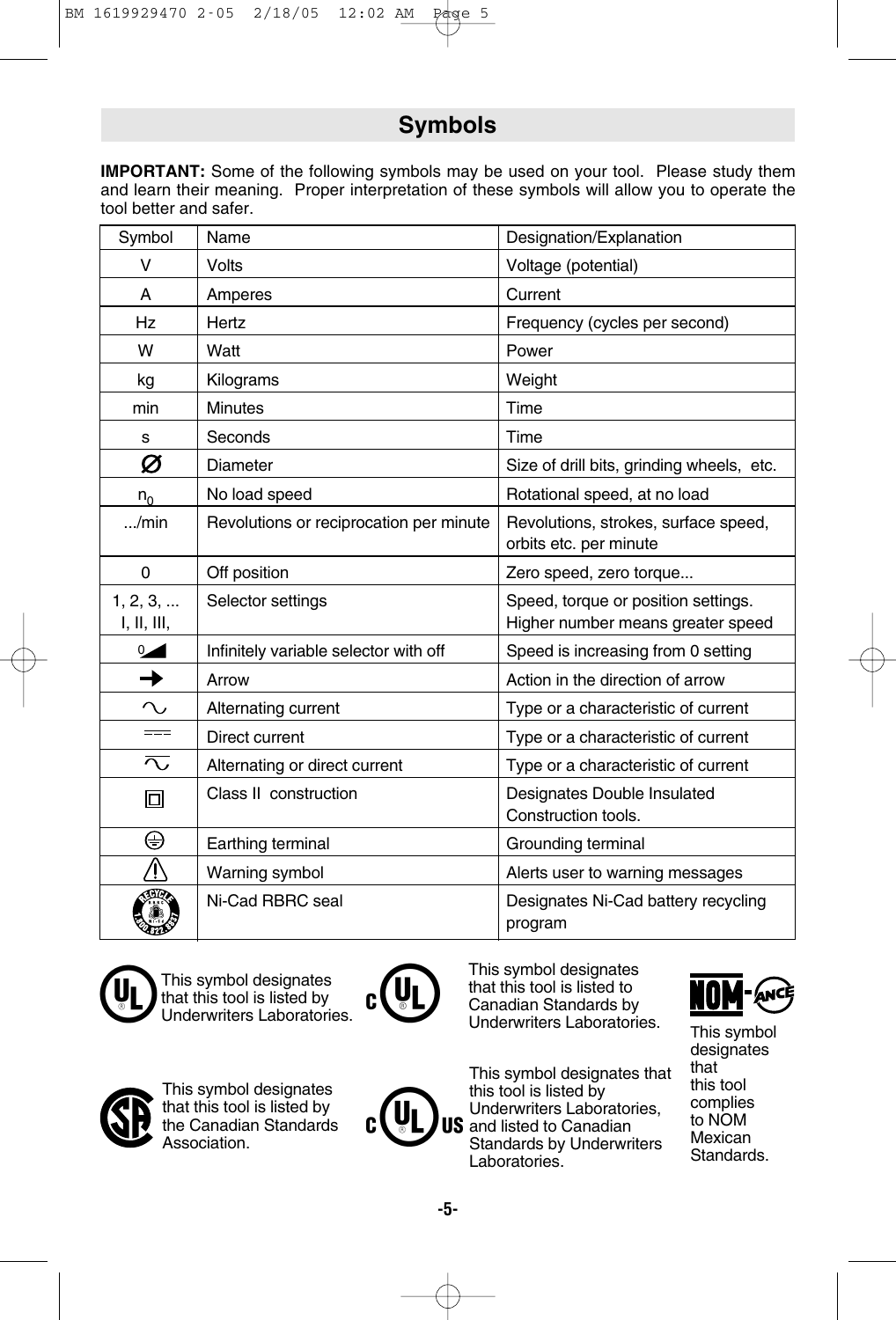## **Functional Description and Specifications**

**Disconnect the plug from the power source before making any ! WARNING assembly, adjustments or changing accessories.** Such preventive safety measures reduce the risk of starting the tool accidentally.

## **Demolition Hammer**



Model number 11316EVS Shank style Shank style SDS Max

**NOTE:** For tool specifications refer to the nameplate on your tool.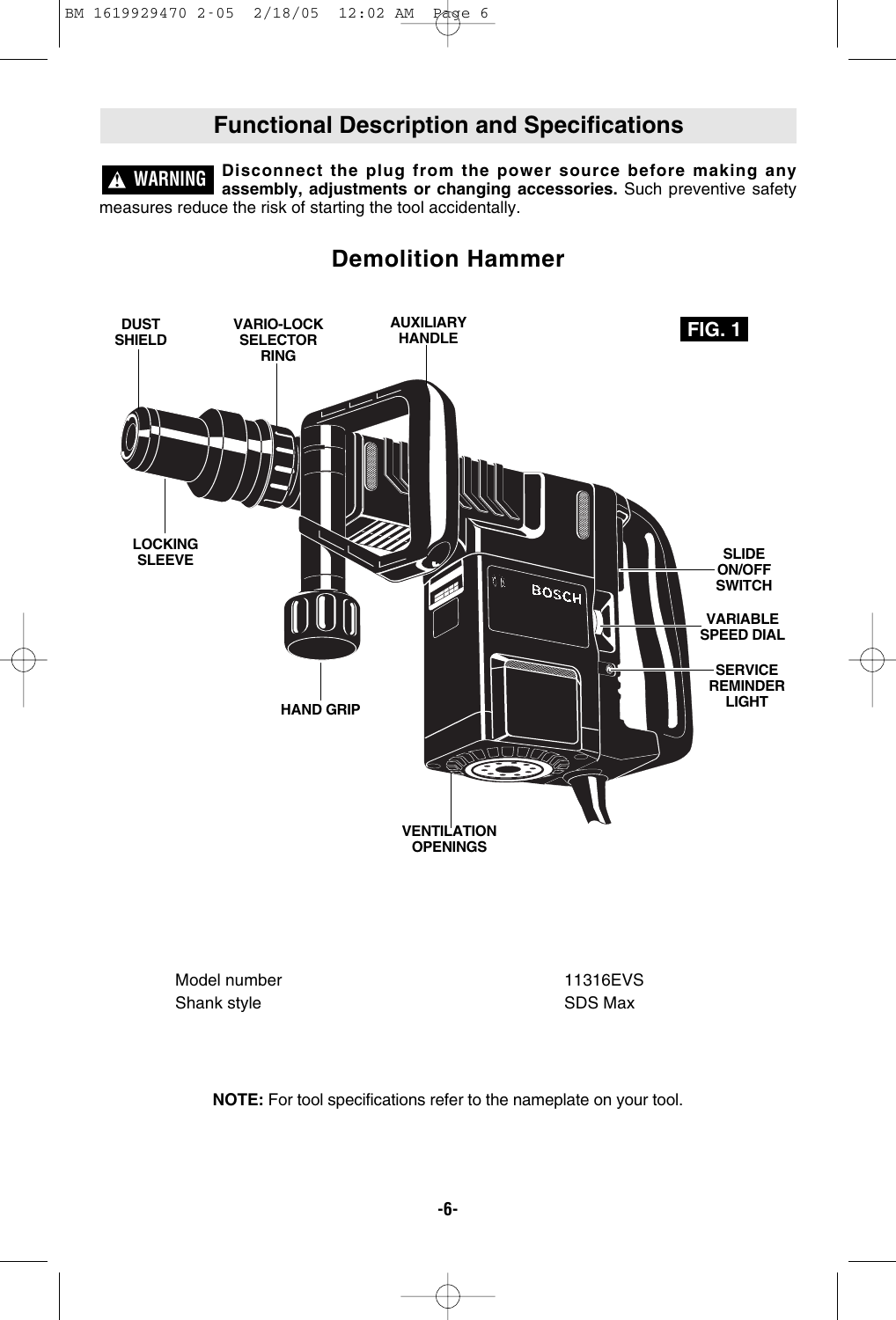## **Operating Instructions**

#### **SLIDE "ON-OFF" SWITCH**

The tool is switched "ON" by the slide switch 9 located in the rear handle.

TO TURN THE TOOL "ON" slide the switch to the right.

TO TURN THE TOOL"OFF " slide the switch to the left.

#### **VARIABLE SPEED DIAL**

Your tool is equipped with a variable speed dial. The impact rate (BPM) and rotating speed (RPM) can be varied according to the type of work being performed by setting the variable speed dial to the selected setting. The chart below will help you to determine which setting to use for your application. However, a pre-test will determine the best speed setting, as the chart is intended only as a guide. Once the proper setting is determined the impact rate and rotating speed is kept constant by means of the "Electronic Feedback Circuitry". The variable speed dial can be adjusted while the motor is running with the tool free from work, allowing the operator to adjust the impact rate and rotating speed according to the actual application.

#### **CHIPPING (DEMOLITION)**

| Area of application | Control setting |
|---------------------|-----------------|
| Plaster work        | $1 - 2$         |
| Removing tiles      | з               |
| <b>Brick work</b>   |                 |
| Concrete            | $5 - 6$         |

#### **ELECTRONIC FEEDBACK CIRCUITRY (EFC)**

The internal electronic feedback system provides a "soft start", which will reduce the stresses that occur from a high torque start. The system also helps to keep the pre-selected impact rate and rotating speed virtually constant between no-load and load conditions.

#### **INSTALLING ACCESSORIES**

Clean the insert shank end of the accessory to remove any debris, then lightly grease with a light oil or lubricant.

Insert accessory into the tool holder through the dust shield, while twisting and pushing inward until it locks automatically into place.

Pull outward on the accessory to be certain it is locked into the tool holder (Fig. 2).

NOTE: The high efficiency available from the rotary hammers can only be obtained if sharp and undamaged accessories are used. The "cost" to maintain sharp and undamaged accessories is more than offset by the "time saved" in operating the tool with sharp accessories.

#### **REMOVING ACCESSORIES**

Accessories may be hot after use. Avoid contact with skin and use proper protective gloves or cloth to remove. **! WARNING**

To remove an accessory, pull and hold locking sleeve backward and pull bit forward. All accessories should be wiped clean after removing.



#### **"VARIO-LOCK"- SELECTOR RING**

The vario-lock selector ring can be set in any one of twelve (30˚ increments) positions. Choose a position which is best suited for your operation. To adjust, pull the selector ring forward and hold firmly, then turn both the accessory and the selector ring to the desired position. Release the selector ring and turn the accessory slightly until it locks in place.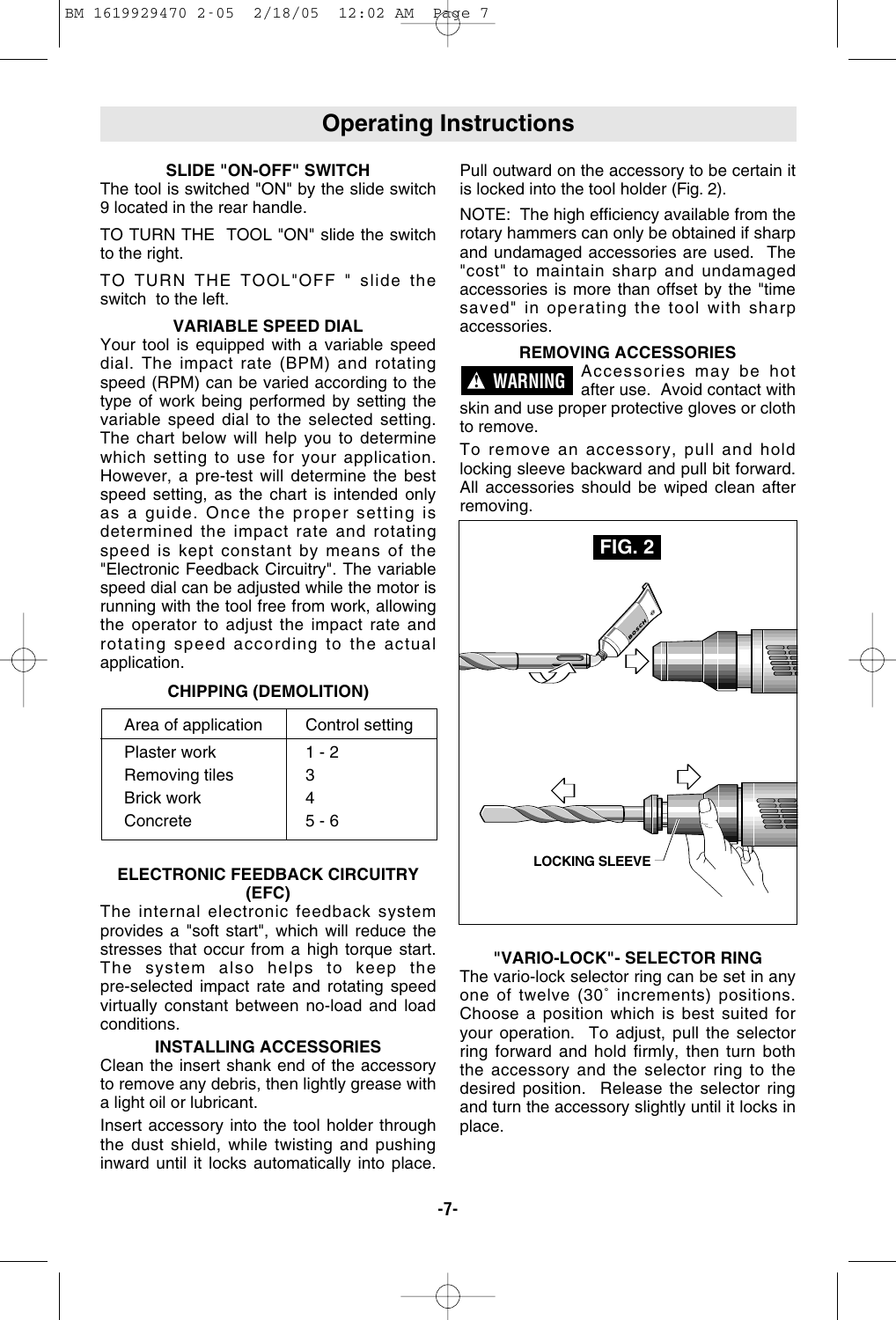#### **AUXILIARY HANDLE**

The tool must be supported with the auxiliary handle , which can be swiveled 360˚. To reposition and/or swivel the handle, loosen the hand grip, move the handle to the desired position along the barrel and securely retighten the hand grip.

#### **"TOOL TIPS"**

For the best penetration rates in concrete, run the tool with a steady pressure, but do not use excessive force as this will decrease the efficiency of the tool.

All grease packed hammers require a short period of time to warm up. Depending on the room temperature, this time may vary from

approximately 15 seconds (90˚F) to 2 minutes (32˚F). A new hammer requires a break-in period before full performance is realized. This period may require up to 5 hours of operation.

An electric hammer is likely to be the most expensive portable tool at the construction job. The long wear and efficient operation of the BOSCH hammers will more than justify the cost for tools of this type. As earlier pointed out, sharp accessories as well as clean air vents are necessary for efficient operation. Establish and follow a set maintenance program.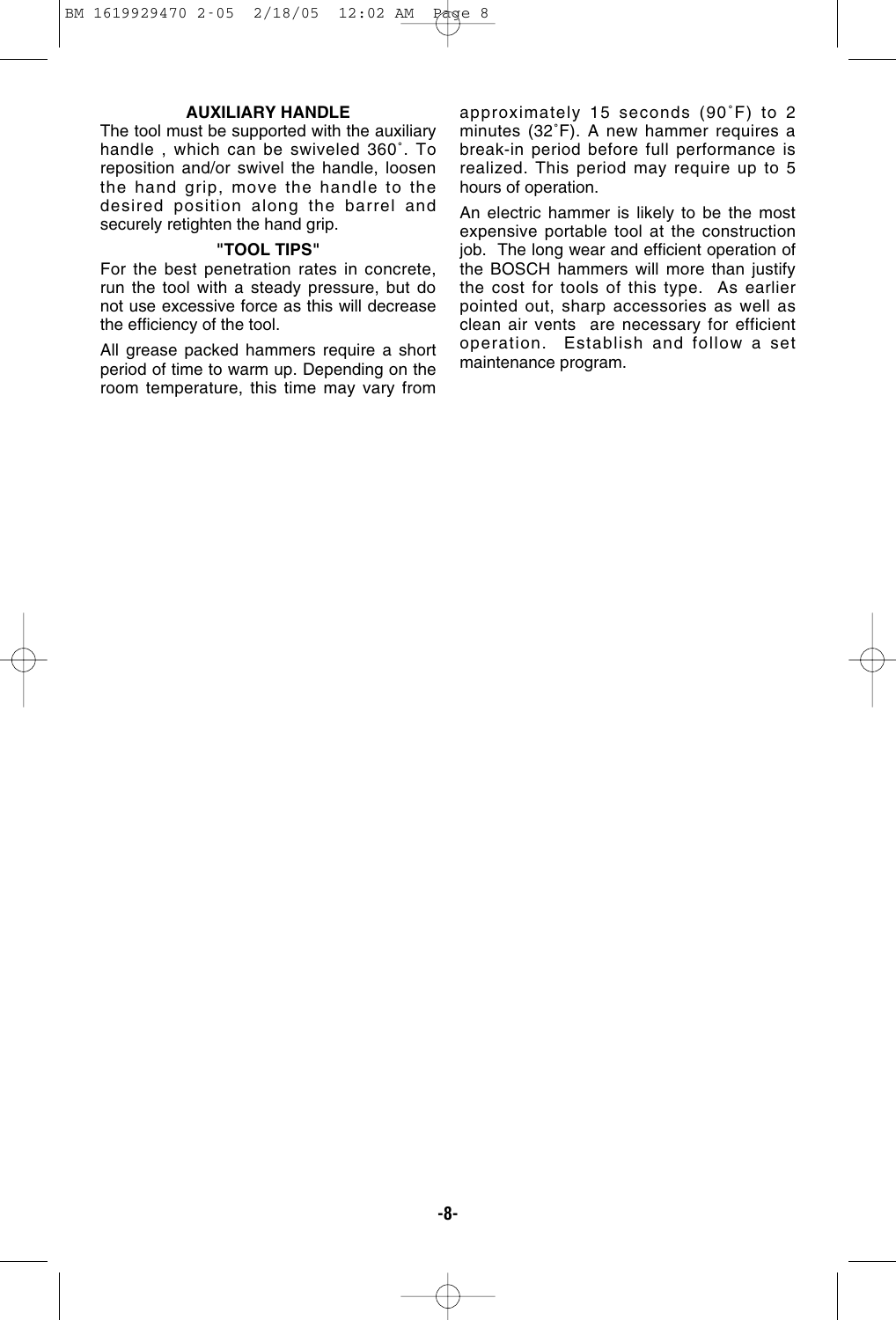### **Maintenance**

#### **Service**

**Preventive maintenance A WARNING Preventive mail enance orized personnel may result in misplacing of internal wires and components which could cause serious hazard.** We recommend that all tool service be performed by a Bosch Factory Service Center or Authorized Bosch Service Station.

#### **SERVICE REMINDER LIGHT**

When the service reminder light lights up or blinks, this will indicate that the cut-out carbon brushes will switch off the tool in approximately 8 hours. After that period, the light will go off and the tool will stop running. The tool must then be sent to a service center for service.

#### **TOOL LUBRICATION**

Your Bosch tool has been properly lubricated and is ready to use. It is recommended that tools with gears be regreased with a special gear lubricant at every brush change.

#### **CARBON BRUSHES**

The brushes and commutator in your tool have been engineered for many hours of dependable service. To maintain peak efficiency of the motor, we recommend every two to six months the brushes be examined. Only genuine Bosch replacement brushes specially designed for your tool should be used.

#### **BEARINGS**

Every second brush change, the bearings should be replaced at Bosch Factory Service Center or Authorized Bosch Service Station. Bearings which become noisy (due to heavy load or very abrasive material cutting) should be replaced at once to avoid overheating or motor failure.

#### **Cleaning**

**To avoid accidents always disconnect the tool from the power supply before cleaning or performing any maintenance.** The tool may be cleaned most effectively with compressed dry air. **Always wear safety goggles when cleaning tools with compressed air. ! WARNING**

Ventilation openings and switch levers must be kept clean and free of foreign matter. Do not attempt to clean by inserting pointed objects through openings.

**Certain cleaning agents ! CAUTION and solvents damage plastic parts.** Some of these are: gasoline, carbon tetrachloride, chlorinated cleaning solvents, ammonia and household detergents that contain ammonia.

### **Accessories**

**If an extension cord is n**<br>*I***MARNING IT all extension cord is the commenced sizes of extension conducts adequate size conductors that is capable of carrying the current necessary for your tool must be used.** This will prevent excessive voltage drop, loss of power or overheating. Grounded tools must use 3-wire extension cords that have 3-prong plugs and receptacles.

**NOTE:** The smaller the gauge number, the heavier the cord.

## **RECOMMENDED SIZES OF EXTENSION CORDS**

| Tool's           | Cord Size in A.W.G.                           |    |    |    | Wire Sizes in mm <sup>2</sup>                         |                 |     |     |
|------------------|-----------------------------------------------|----|----|----|-------------------------------------------------------|-----------------|-----|-----|
| Ampere<br>Rating | Cord Length in Feet<br>25<br>150<br>50<br>100 |    |    |    | <b>Cord Length in Meters</b><br>15<br>30<br>60<br>120 |                 |     |     |
|                  |                                               |    |    |    |                                                       |                 |     |     |
| $3-6$            | 18                                            | 16 | 16 | 14 |                                                       | $0.75$ 0.75 1.5 |     | 2.5 |
| $6 - 8$          | 18                                            | 16 | 14 | 12 |                                                       | $0.75$ 1.0 2.5  |     | 4.0 |
| $8 - 10$         | 18                                            | 16 | 14 | 12 | $0.75$ 1.0                                            |                 | 2.5 | 4.0 |
| 10-12            | 16                                            | 16 | 14 | 12 | 10                                                    | 2.5             | 4.0 |     |
| 12-16            | 14                                            | 12 |    |    |                                                       |                 |     |     |

Auxiliary Handle\* Carrying case\*

(\*= standard equipment) (\*\*= optional accessories)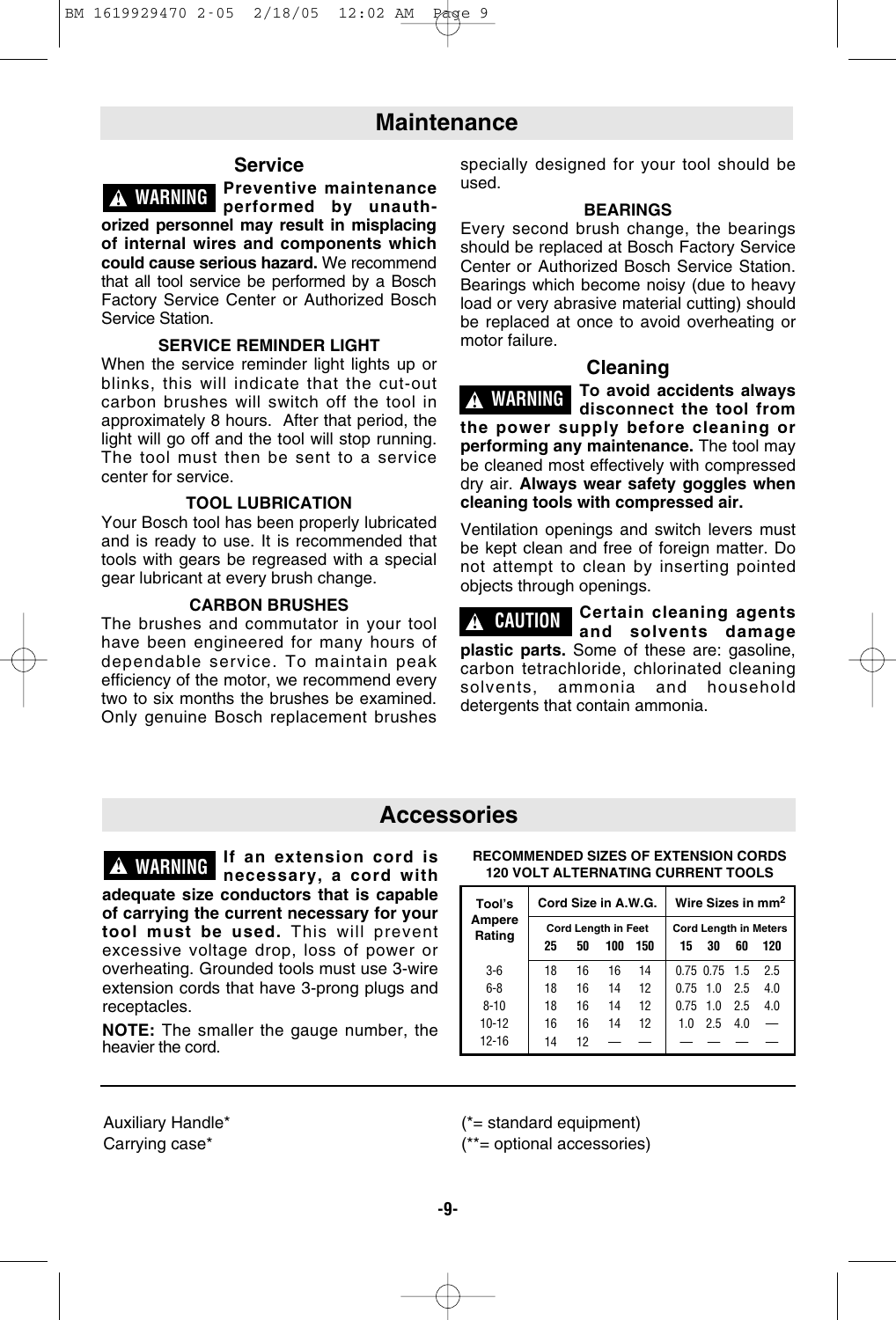## **Règles de Sécurité Générales**



**Vous devez lire et comprendre toutes les instructions.** Le non-respect, même partiel, des instructions ci-après entraîne un risque de choc életrique, d'incendie et/ou

de blessures graves.

**CONSERVEZ CES INSTRUCTIONS** 

### **Aire de travail**

**Veillez à ce que l'aire de travail soit propre et bien éclairée.** Le désordre et le manque de lumière favorisent les accidents.

**N'utilisez pas d'outils électriques dans une atmosphère explosive, par exemple enprésence de liquides, de gaz ou de poussières inflammables.** Les outils électriques créent des étincelles qui pourraient enflammer les poussières ou les vapeurs.

**Tenez à distance les curieux, les enfants et les visiteurs pendant que vous travaillez avec un outil électrique.** Ils pourraient vous distraire et vous faire faire une fausse manoeuvre.

#### **Sécurité électrique**

**Les outils à double isolation sont équipés d'une fiche polarisée (une des lames est pluslarge que l'autre), qui ne peut se brancher que d'une seule façon dans une prise polarisée. Si la fiche n'entre pas parfaitement dans la prise, inversez sa position ; si elle n'entre toujours pasbien, demandez à un électricien qualifié d'installer une prise de courant polarisée. Ne modifiez pas la fiche de l'outil.** La double isolation  $\Box$  élimine le besoin d'un cordon d'alimentationà trois fils avec mise à la terre ainsi que d'une prise de courant mise à la terre. *Avant de brancher l'outil, assurez-vous que la tension de la prise correspond, à celle indiquée sur la plaque signalétique. N'utilisez pas d'outils prévus pour courant alternatif seulement avec une source de courant continu.*

**Évitez tout contact corporel avec des surfaces mises à la terre (tuyauterie, radiateurs, cuisinières, réfrigérateurs, etc.).** Le risque de choc électrique est plus grand si votre corps est encontact avec la terre.Si l'utilisation de l'outil électrique dans un endroit humide est inévitable, un disjoncteur de fuite à la terre doit être utilisé pour alimenter votre outil. Des chaussures et des gants en caoutchouc d'électricien contribueront à accroître davantage votre sécurité personnelle.

**N'exposez pas les outils électriques à la pluie ou à l'eau.** La présence d'eau dans un outil électrique augmente le risque de choc électrique.

**Ne maltraitez pas le cordon. Ne transportez pas l'outil par son cordon et ne débranchez pas la fiche en tirant sur le cordon. N'exposez pas le cordon à la chaleur, à des huiles, à des arêtes vives ou à des pièces en mouvement. Remplacez immédiatement un cordon endommagé.** Un cordon endommagé augmente le risque de choc électrique.

**Lorsque vous utilisez un outil électrique à l'extérieur, employez un prolongateur pour l'extérieur marqué « W-A » ou « W ».** Ces cordons sont faits pour être utilisés à l'extérieur et réduisent le risque de choc électrique. Reportez-vous aux « Dimensions recommandées des cordons de rallonge » dans la section Accessoires de ce manuel.

#### **Sécurité des personnes**

**Restez alerte, concentrez-vous sur votre travail et faites preuve de jugement. N'utilisez pas un outil électrique si vous êtes fatigué ou sous l'influence de drogues, d'alcool ou de médicaments.** Un instant d'inattention suffit pour entraîner des blessures graves.

**Habillez-vous convenablement. Ne portez ni vêtements flottants ni bijoux. Confinez les cheveux longs. N'approchez jamais les cheveux, les vêtements ou les gants des pièces en mouvement.** Des vêtements flottants, des bijoux ou des cheveux longs risquent d'être happés par des pièces en mouvement. Gardez les poignées sèches, propres et exemptes d'huile et de graisse.

**Méfiez-vous d'un démarrage accidentel. Avant de brancher l'outil, assurez-vous que son interrupteur est sur ARRÈT.** Le fait de transporter un outil avec le doigt sur la détente ou de brancher un outil dont l'interrupteur est en position MARCHE peut mener tout droit à un accident.

**Enlevez les clés de réglage ou de serrage avant de démarrer l'outil.** Une clé laissée dans une pièce tournante de l'outil peut provoquer des blessures.

**Ne vous penchez pas trop en avant. Maintenez un bon appui et restez en équilibre entout temps.** Une bonne stabilité vous permet de mieux réagir à une situation inattendue.

**Utilisez des accessoires de sécurité. Portez toujours des lunettes ou une visière.** Selon les conditions, portez aussi un masque antipoussière, des bottes de sécurité antidérapantes, un casque protecteur et/ou un appareil antibruit.

#### **Utilisation et entretien des outils**

**Immobilisez le matériau sur une surface stable au moyen de brides ou de toute autre façon adéquate.** Le fait de tenir la pièce avec la main ou contre votre corps offre une stabilité insuffisante et peut amener un dérapage de l'outil.

**Ne forcez pas l'outil. Utilisez l'outil approprié à la tâche.** L'outil correct fonctionne mieux et de façon plus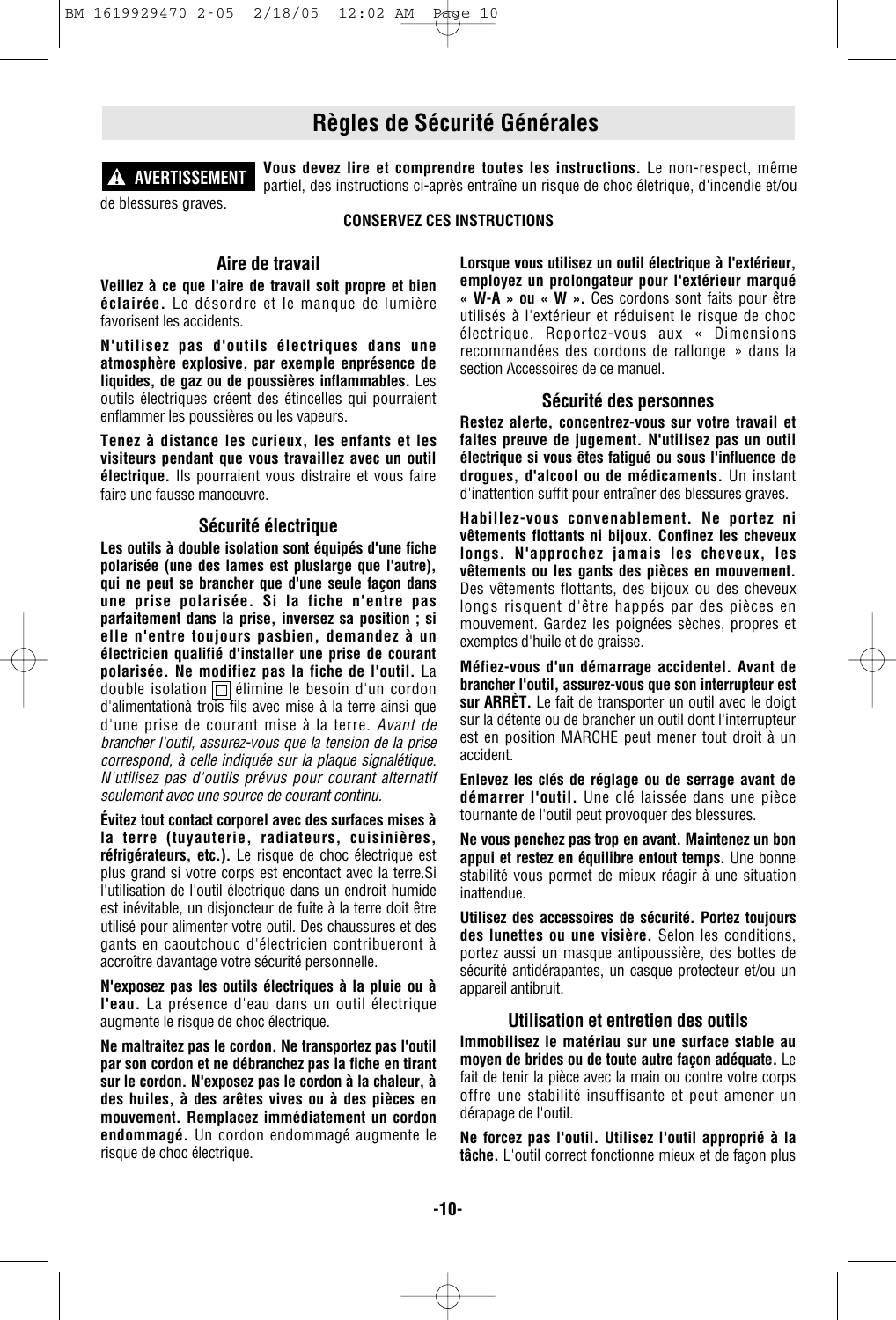sécuritaire. Respectez aussi la vitesse de travail qui lui est propre.

**N'utilisez pas un outil si son interrupteur est bloqué.** Un outil que vous ne pouvez pas commander par son

interrupteur est dangereux et doit être réparé.

**Débranchez la fiche de l'outil avant d'effectuer un réglage, de changer d'accessoire oude ranger l'outil.** De telles mesures préventives de sécurité réduisent le risque de démarrage accidentel de l'outil.

**Rangez les outils hors de la portée des enfants et d'autres personnes inexpérimentées.** Les outils sont dangereux dans les mains d'utilisateurs novices.

**Prenez soin de bien entretenir les outils. Les outils de coupe doivent être toujours bien affûtés et propres.** Des outils bien entretenus, dont les arêtes sont bien tranchantes, sont moins susceptibles de coincer et plus faciles à diriger.Toute altération ou modification constitue un usage erroné et peut causer un danger.

**Soyez attentif à tout désalignement ou coincement des pièces en mouvement, à tout bris ou à toute autre condition préjudiciable au bon fonctionnement de l'outil. Si vous constatez qu'un outil est endommagé,**

**faites-le réparer avant de vous en servir.** De nombreux accidents sont causés par des outils en mauvais état. Élaborez un calendrier d'entretien périodique de votre outil.

**N'utilisez que des accessoires que le fabricant recommande pour votre modèle d'outil.** Certains accessoires peuvent convenir à un outil, mais être dangereux avec un autre.

#### **Réparation**

**La réparation des outils électriques doit être confiée à un réparateur qualifié.** L'entretien ou la réparation d'un outil électrique par un amateur peut avoir des conséquences graves. Ainsi, des fils internes peuvent être mal placés ou pincés, des ressorts de rappel de protecteur peuvent être montés erronément.

**Pour la réparation d'un outil, n'employez que des pièces de rechange d'origine. Suivez les directives données à la section « Réparation » de ce manuel.** L'emploi de pièces non autorisées ou le non-respect des instructions d'entretien peut créer un risque de choc électrique ou de blessures. Certains agents nettoyants tels qu'essence, tétrachlorure de carbone, ammoniac, etc., peuvent abîmer les pièces en plastique.

## **Consignes de sécurité pour le marteau de démolition**

**Tenez l'outil par les surfaces isolées de préhension en effectuant une opération où l'outil de coupe peut venir en contact avec des fils dissimulés.** Le contact avec un fil sous tension rendra également les pièces métalliques exposées de l'outil sous tension et causera des secousses électriques à l'opérateur. *Ne percez, fixez et ne rentrez pas dans des murs existants ou autres endroits aveugles pouvant abriter des fils électriques. Si cette situation est inévitable, débranchez tous les fusibles ou les disjoncteurs alimentant ce site.*

**Portez un serre-tête antibruit lorsque vous utilisez l'outil pendant des périodes prolongées.** L'exposition prolongée à un bruit de haute intensité peut causer une perte auditive.

**Utilisez un détecteur de métaux afin d'établir s'il y a des tuyaux d'eau ou à gaz dissimulés dans l'aire de travail ou appelez la compagnie de service public locale pour assistance avant de commencer l'opération.** Le fait de frapper une conduite de gaz ou de couper dans celle-ci provoquera une explosion. L'eau pénétrant dans un appareil électrique peut entraîner une électrocution.

**Portez toujours des lunettes à coques latérales ou des lunettes de protection en utilisant cet outil. Utilisez un respirateur ou un masque antipoussières pour les applications qui produisent de la poussière.** Les lunettes de sécurité ou la protection oculaire permettent de dévier les fragments de matériau qui pourraient être projetés vers votre visage et vos yeux. La poussière générée ou les gaz libérés par le matériau que vous travaillez (par ex. tuyaux à isolation amiante, radon) peuvent causer des difficultés respiratoires.

**Utilisez des gants rembourrés épais et limitez le temps d'exposition en prenant des pauses fréquentes.** Les vibrations produites par le mouvement de percussion peuvent être nocives pour les mains et les bras.

**N'utilisez pas de forets et d'accessoires émoussés ou endommagés.** Les forets émoussés ou endommagés ont tendance à gripper dans l'ouvrage.

**Utilisez toujours les deux poignées pour bien maîtriser ce marteau. Ne tentez jamais de le tenir d'une seule main pendant l'utilisation.** Cela développe des forces de percussion intenses et vous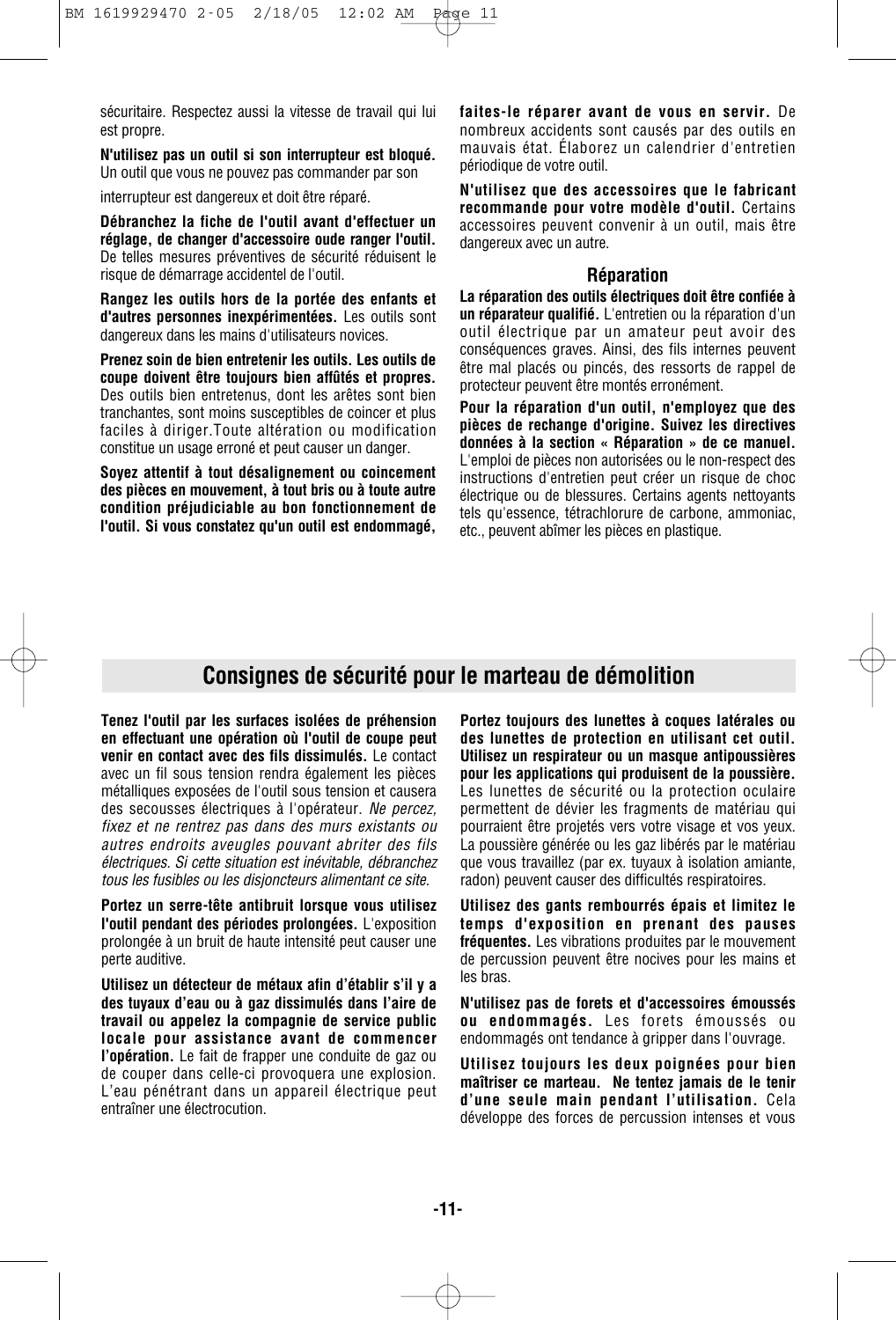risquez d'en perdre le contrôle si vous le maniez d'une seule main.

**Placez-vous de manière à éviter d'être pris entre l'outil ou la poignée latérale et les murs ou les montants.** Si l'embout vient à brider ou à se coincer dans l'ouvrage, la réaction de l'outil risque de vous écraser la main ou la jambe.

**Ne frappez pas le foret avec une masse ou un marteau à main en tentant de déloger un foret grippé ou coincé.** Des fragments métalliques pourraient se détacher du foret et vous frapper ou frapper des personnes présentes.

**Ne jamais déposer l'outil avant que le moteur ne se soit complètement arrêté.**

**En retirant le foret de l'outil, évitez tout contact avec la peau et utilisez des gants protecteurs appropriés en saisissant le foret ou l'accessoire.** Les accessoires peuvent être chauds après une utilisation prolongée.

#### **! AVERTISSEMENT**

**Les travaux à la machine tel que ponçage, sciage,**

**meulage, perçage et autres travaux du bâtiment peuvent créer des poussières contenant des produits chimiques qui sont des causes reconnues de cancer, de malformation congénitale ou d'autres problèmes reproductifs. Ces produits chimiques sont, par exemple :**

• Le plomb provenant des peintures à base de plomb,

- Les cristaux de silices provenant des briques et du ciment et d'autres produits de maçonnerie, et
- L'arsenic et le chrome provenant des bois traités chimiquement.

Le niveau de risque dû à cette exposition varie avec la fréquence de ces types de travaux. Pour réduire l'exposition à ces produits chimiques, il faut travailler dans un lieu bien ventilé et porter un équipement de sécurité approprié tel que certains masques à poussière conçus spécialement pour filtrer les particules microscopiques.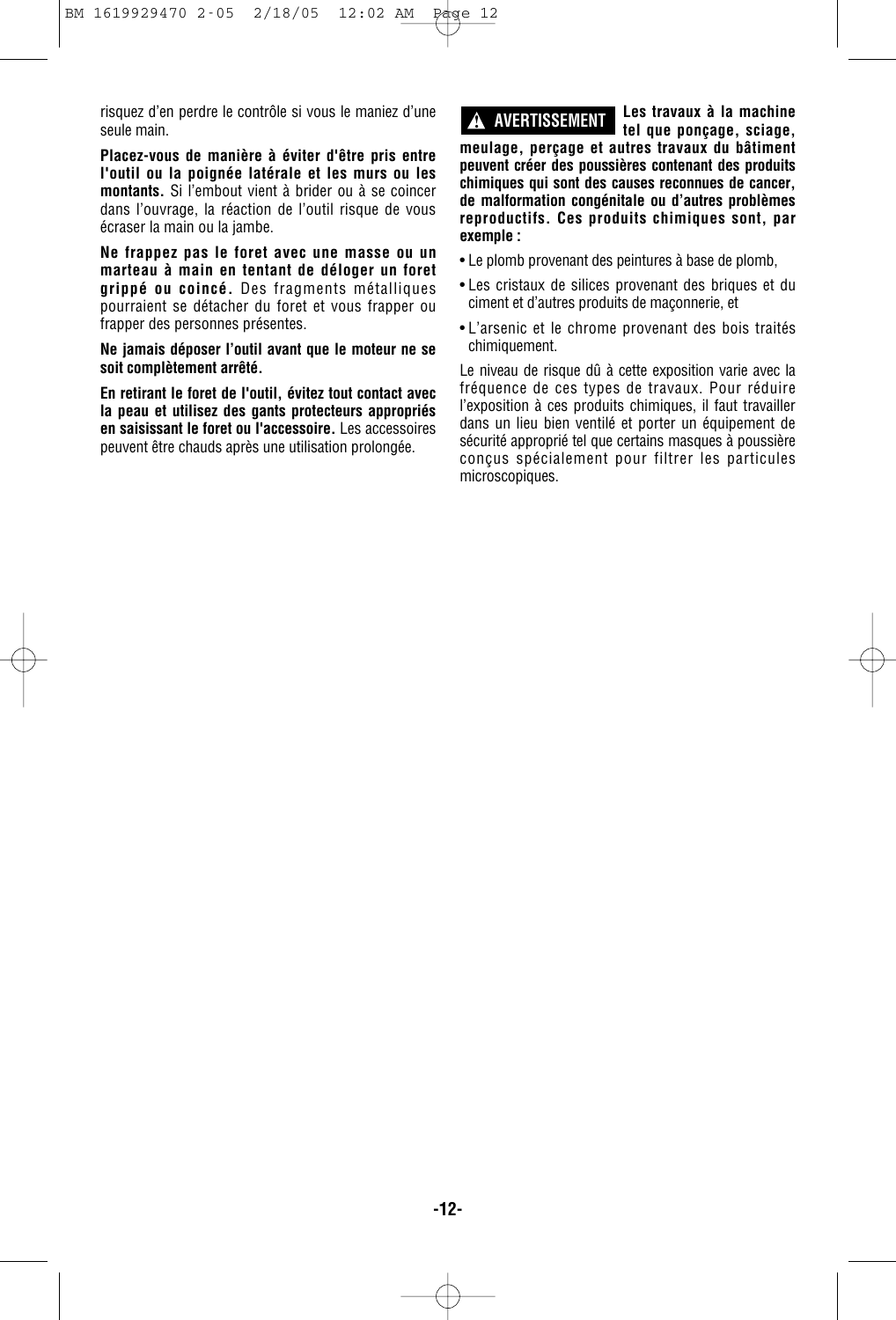## **Symboles**

**IMPORTANT :** Certains des symboles suivants peuvent être utilisés sur votre outil. Veuillez les étudier et apprendre leur signification. Une interprétation appropriée de ces symboles vous permettra d'utiliser l'outil de façon plus efficace et plus sûre.

| Symbole                 | Nom                                         | Désignation/Explication                                                                                     |
|-------------------------|---------------------------------------------|-------------------------------------------------------------------------------------------------------------|
| V                       | Volts                                       | Tension (potentielle)                                                                                       |
| A                       | Ampères                                     | Courant                                                                                                     |
| Hz                      | Hertz                                       | Fréquence (cycles par seconde)                                                                              |
| W                       | Watt                                        | Puissance                                                                                                   |
| kg                      | Kilogrammes                                 | Poids                                                                                                       |
| min                     | <b>Minutes</b>                              | Temps                                                                                                       |
| S                       | Secondes                                    | Temps                                                                                                       |
| Ø                       | Diamètre                                    | Taille des mèches de perceuse, meules,<br>etc.                                                              |
| $n_{0}$                 | Vitesse à vide                              | Vitesse de rotation, à vide                                                                                 |
| $\ldots$ /min           | Tours ou mouvement alternatif par<br>minute | Tours, coups, vitesse en surface, orbites,<br>etc., par minute                                              |
| $\mathbf{0}$            | Position d'arrêt                            | Vitesse zéro, couple zéro                                                                                   |
| 1, 2, 3,<br>I, II, III, | Réglages du sélecteur                       | Réglages de vitesse, de couple ou de<br>position. Un nombre plus élevé signifie<br>une vitesse plus grande. |
| $\sim$                  | Sélecteur variable à l'infini avec arrêt    | La vitesse augmente depuis le réglage 0                                                                     |
| $\rightarrow$           | Flèche                                      | Action dans la direction de la flèche                                                                       |
| $\sim$                  | Courant alternatif                          | Type ou caractéristique du courant                                                                          |
| $=$                     | Courant continu                             | Type ou caractéristique du courant                                                                          |
| $\overline{\sim}$       | <b>Courant alternatif</b><br>ou continu     | Type ou caractéristique du courant                                                                          |
| 冋                       | <b>Construction classe II</b>               | Désigne des outils construits avec double<br>isolation                                                      |
| ⊕                       | Borne de terre                              | Borne de mise à la terre                                                                                    |
|                         | Symbole d'avertissement                     | Alerte l'utilisateur aux messages<br>d'avertissement.                                                       |
|                         | Sceau Ni-Cad RBRC                           | Désigne le programme de recyclage des piles<br>Ni-Cad.                                                      |



A

Ce symbole signifie que cet outil est approuvé par Underwriters Laboratories.



Ce symbole signifie que cet outil est approuvé conformément aux normes canadiennes par Underwriters Laboratories. Ce symbole

Ce symbole signifie que cet outil est approuvé par Underwriters Laboratories et qu'il a été  $\operatorname{\mathsf{US}}$  homologué selon les normes canadiennes par Underwriters Laboratories.



signifie que cet outil se conforme aux normes mexicaines NOM.



Ce symbole signifie que cet outil est approuvé par l'Association canadienne de normalisation.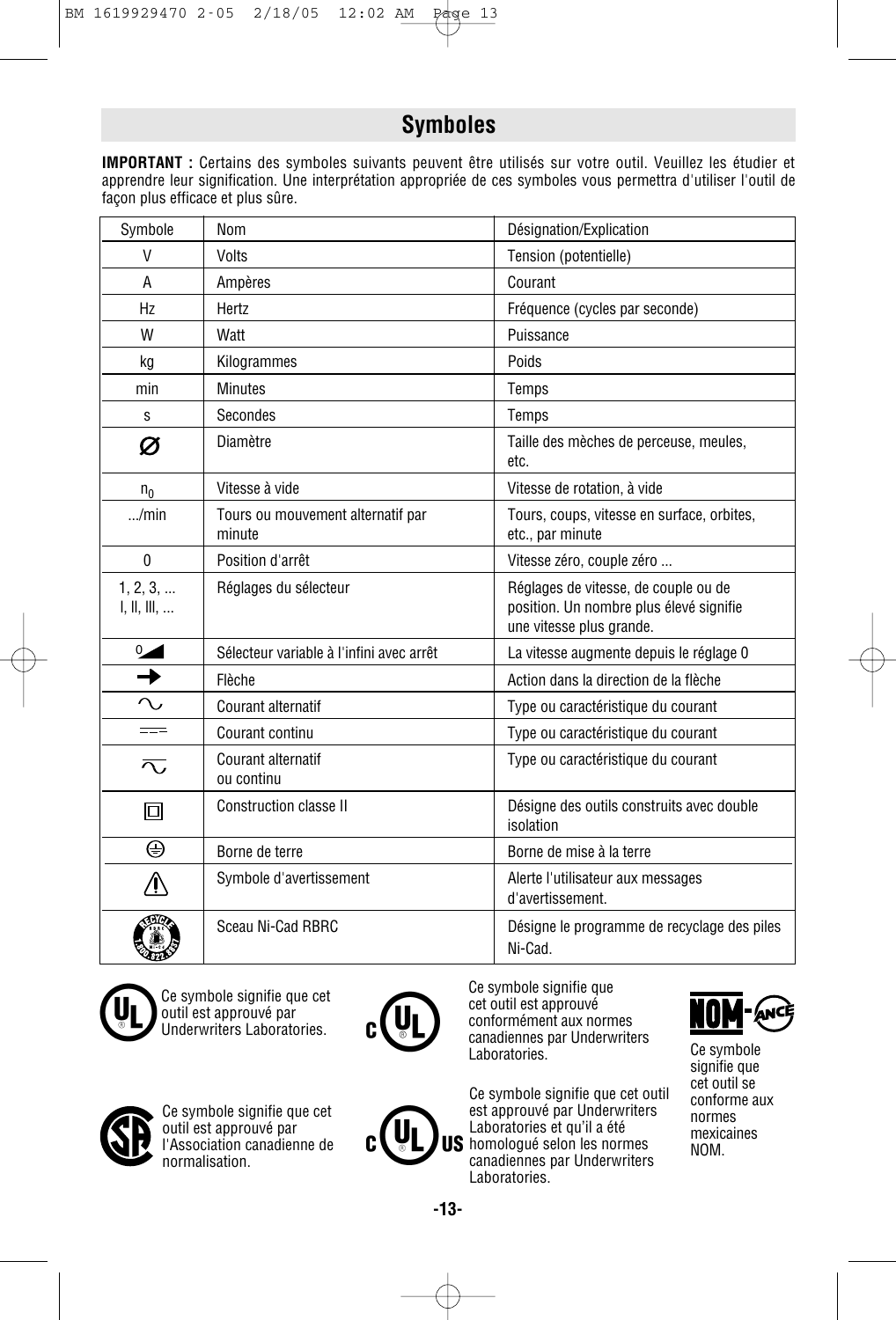## **Description fonctionnelle et spécifications**

**Débranchez la fiche de la prise de courant avant d'effectuer quelque assemblage ou réglage que ce soit ou de changer les accessoires.** Ces mesures de sécurité préventive réduisent le risque d'une mise en marche accidentelle de l'outil. **! AVERTISSEMENT**

## **Marteau de démolition**



**REMARQUE :** Pour spécifications de l'outil, reportez-vous à la plaque signalétique de votre outil.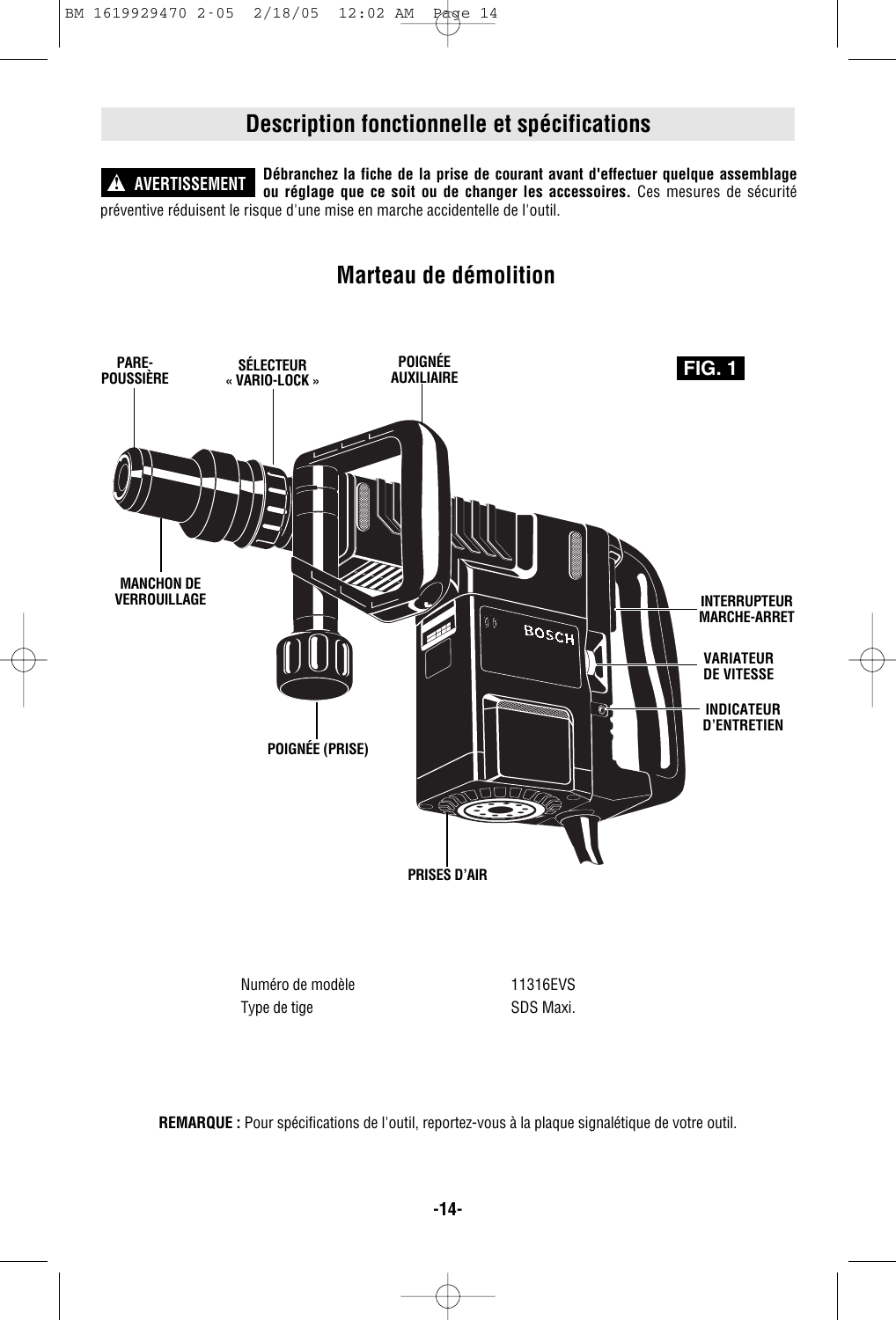## **Consignes de fonctionnement**

#### **INTERRUPTEUR MARCHE-ARRET**

L'outil est mis en marche au moyen de l'interrupteur situé dans la poignée arrière.

POUR METTRE L'OUTIL SOUS TENSION, glissez l'interrupteur à droite.

POUR METTRE L'OUTIL HORS TEN-SION, glissez l'interrupteur à gauche.

#### **VARIATEUR DE VITESSE**

Votre outil est équipé d'un variateur de vitesse à cadran. Il est possible, en réglant le variateur à la valeur désirée, de changer la fréquence des coups (c/mn) et la vitesse de rotation (tr/mn) en fonction du genre de travail à accomplir. Le tableau ci-après vous aidera à choisir le réglage qui convient. Cependant, un essai préliminaire vous indiquera plus précisément la vitesse à adopter étant donné que le tableau n'est pas très élaboré. Une fois que vous avez déterminé le réglage approprié, la fréquence des coups et la vitesse de rotation demeureront constantes grâce au « circuit de réaction électronique ». Le cadran du variateur de vitesse peut être réglé pendant que le moteur est en marche à condition que l'outil ne soit pas en prise, permettant ainsi à l'utilisateur de régler la fréquence des coups et la vitesse de rotation en fonction de la tâche.

#### **BURINAGE (DÉMOLITION)**

| Domaine d'application | Réglage |
|-----------------------|---------|
| Plâtrage              | $1 - 2$ |
| Carreaux de céramique | 3       |
| <b>Brigue</b>         |         |
| Béton                 | $5 - 6$ |

#### **CIRCUIT DE RÉACTION ÉLECTRONIQUE (CRE)**

Le dispositif de réaction interne assure un « départ en douceur », réduisant ainsi les contraintes que procure un départ à couple élevé. De même, le dispositif aide à maintenir la fréquence des coups et la vitesse de rotation pratiquement constantes indépendamment de la charge.

#### **POSE DE L'ÉQUIPEMENT ACCESSOIRE**

Nettoyez la tige de l'embout pour en enlever toute saleté, puis enduisez-la modérément d'une huile ou graisse légère.

Au pare-poussière, introduisez l'embout dans la douille de retenue tout en le tordant et l'enfonçant jusqu'à ce qu'il se verrouille automatiquement en place. Tirez sur l'embout pour vous assurer qu'il est bien engagé dans la douille (Fig. 2).

REMARQUE : Le marteau rotatif ne produira les résultats attendus que si vous l'équipez d'embouts bien affûtés et en parfait état. Les frais d'entretien de l'équipement sont minimes comparés au temps que vous épargnerez.

#### **DÉPOSE DE L'ÉQUIPEMENT ACCESSOIRE**

L'équipement peut être chaud après l'usage. Évitez tout contact avec la peau et utilisez un chiffon ou des gants protecteurs appropriés pour déposer. **! AVERTISSEMENT**

Pour retirer un accessoire, tirez et tenez le manchon de verrouillage vers l'arrière, et tirez le foret vers l'avant. Essuyez tous les accessoires pour les nettoyer après les avoir enlevés.



#### **ANNEAU SÉLECTEUR — « VARIO-LOCK »**

Le sélecteur peut être réglé à douze positions différentes (30° entre elles). Choisissez le réglage qui convient à votre opération particulière. Pour le réglage, déplacez l'anneau sélecteur vers l'avant et maintenez-le fermement en place, puis tournez l'accessoire et l'anneau à la position désirée. Relâchez l'anneau et tournez légèrement l'accessoire jusqu'à ce qu'il se verrouille en place.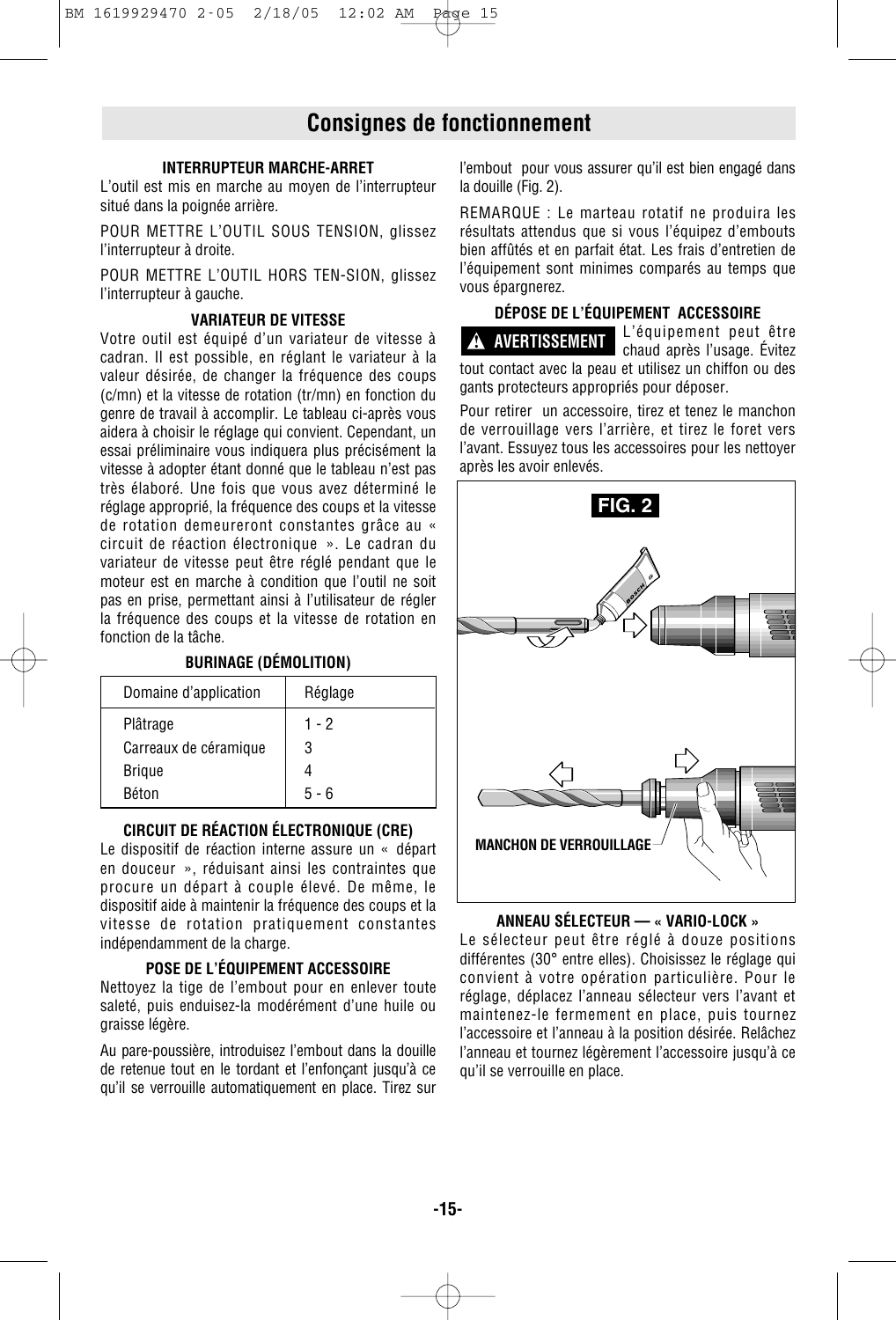#### **POIGNÉE AUXILIAIRE**

La poignée auxiliaire, qui pivote sur 360°, doit être utilisée pour supporter l'outil. Pour repositionner et/ou faire pivoter la poignée, desserrez la manette, déplacez la poignée à la position désiré le long du cylindre, puis resserrez fermenment la manette.

#### **CONSEILS PRATIQUES**

Pour de meilleurs résultats dans le béton, exercez une pression uniforme sans excès de force. Autrement, l'outil ne donnera pas le rendement prévu.

Tous les marteaux garnis de graisse mettent un peu de temps à se réchauffer. Selon la température de la pièce, le temps peut varier de 15 secondes (90°F) à 2 minutes (32°F). Un marteau neuf n'atteindra sa pleine performance qu'après avoir fait l'objet de rodage approprié, à savoir jusqu'à 5 heures de fonctionnement.

Un marteau électrique est probablement l'outil portatif le plus dispendieux en chantier. La robustesse et l'efficacité des marteaux Bosch feront plus que justifier le coût des outils de ce genre. Tel qu'il a été signalé antérieurement, l'entretien des accessoires et la propreté des prises d'air influent directement sur le rendement de l'outil. Adoptez un programme d'entretien que vous suivrez régulièrement.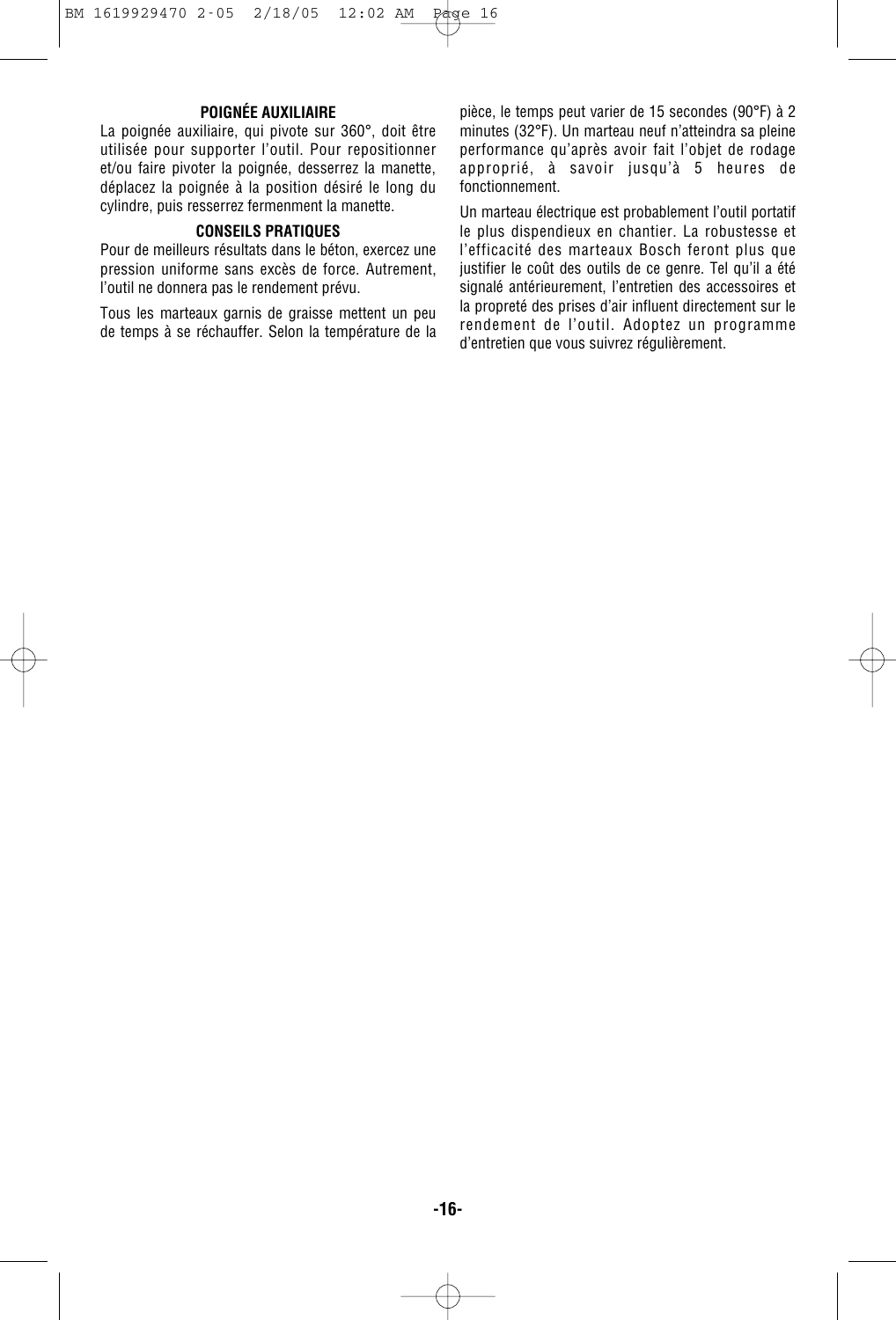## **Entretien**

#### **Service**

**Tout entretien préventif effectué par des personnels non autorisés peut résulter en mauvais placement de fils internes ou de pièces, ce qui peut ! AVERTISSEMENT**

**présenter un danger grave.** Nous vous conseillons de faire faire tout l'entretien par un centre de service d'usine Bosch ou une station service agréée Bosch.

#### **LUBRIFICATION DE L'OUTIL**

Votre outil Bosch a été lubrifié correctement en usine et il est prêt à l'utilisation. Nous vous conseillons de re-graisser les outils qui comportent des engrenages avec un lubrifiant à engrenages spécial à chaque fois que vous changez les balais.

#### **INDICATEUR D'ENTRETIEN**

L'indicateur d'entretien s'allume ou clignote pour signaler que les balais mettront l'outil hors tension dans les prochaines 8 heures environ. Une fois que ce délai est écoulé, le témoin s'éteindra et l'outil ne fonctionnera plus. Il faudra donc confier l'entretien de l'outil à un centre de service.

#### **BALAIS OU CHARBONS**

Les balais (ou charbons) et le collecteur de votre outil ont été conçus pour apporter de nombreuses heures de fonctionnement fiable. Pour maintenir le rendement du moteur à son maximum, nous vous conseillons de contrôler les balais tous les deux à six mois. Il ne faut utiliser que des balais de rechange Bosch d'origine et conçus pour votre outil.

#### **ROULEMENTS**

Tous les deux remplacements de balais, il faudrait confier le remplacement des roulements à un centre de service-usine Bosch ou à un centre de service après-vente Bosch agréé. Les roulements qui sont devenus bruyants (à cause de sciage de matériaux très abrasifs ou de durs efforts) devraient être remplacés à l'instant pour éviter la surchauffe et la défaillance du moteur.

#### **Nettoyage**

**Pour éviter les accidents, il faut toujours débrancher l'outil avant de le nettoyer ou de l'entretenir.** Le meilleur moyen de nettoyer l'outil est d'utiliser de l'air comprimé sec. **Il faut toujours porter des lunettes de protection quand on utilise de l'air comprimé. ! AVERTISSEMENT**

Les ouïes de ventilation et les leviers de l'interrupteur doivent rester propres et exempts de corps étrangers. Ne tentez pas de les nettoyer en enfonçant des objets pointus dans les orifices.

**Certains agents de nettoyages et certains dissolvants abîment les pièces en plastique.** Parmi ceux-ci se trouvent: l'essence, le tétrachlorure de carbone, les dissolvants de nettoyage chlorés, l'ammoniaque ainsi que les détergents domestiques qui en contiennent. **! MISE EN GARDE**

### **Accessoires**

**Si un cordon de rallonge s'avère nécessaire, vous devez utiliser un cordon avec conducteurs de dimension adéquate pouvant porter le courant nécessaire à votre outil.** Ceci préviendra une chute excessive de tension, une perte de courant ou une surchauffe. Les outils mis à la terre doivent utiliser des cordons de rallonge trifilaires pourvus de fiches à trois broches ainsi que des prises à trois broches. **COURTIFY ALTERNATIVES IN ALTERNATIES**<br> **CUTILS 120 VOLTS COURANT ALTERNATIF**<br> **CUTILS 120 VOLTS COURANT ALTERNATIF** 

**REMARQUE :** Plus le calibre est petit, plus le fil est gros.

# **DIMENSIONS DE RALLONGES RECOMMANDÉES**

| Intensité              | Calibre A.W.G.    |    |     |     | Calibre en mm <sup>2</sup> |               |     |     |  |
|------------------------|-------------------|----|-----|-----|----------------------------|---------------|-----|-----|--|
| nominale<br>de l'outil | Lonqueur en pieds |    |     |     | Longueur en mètres         |               |     |     |  |
|                        | 25                | 50 | 100 | 150 | 15                         | 30            | 60  | 120 |  |
| $3-6$                  | 18                | 16 | 16  | 14  |                            | 0.75 0.75 1.5 |     | 2,5 |  |
| $6 - 8$                | 18                | 16 | 14  | 12  | 0.75                       | 1.0           | 2.5 | 4,0 |  |
| $8 - 10$               | 18                | 16 | 14  | 12  | 0.75                       | 1.0           | 2.5 | 4,0 |  |
| $10 - 12$              | 16                | 16 | 14  | 12  | 1.0                        | 2.5           | 4.0 |     |  |
| $12 - 16$              | 14                | 12 |     |     |                            |               |     |     |  |

Poignée auxiliaire\* Étui\*

(\* = équipement standard)

 $* =$  accessoire en option))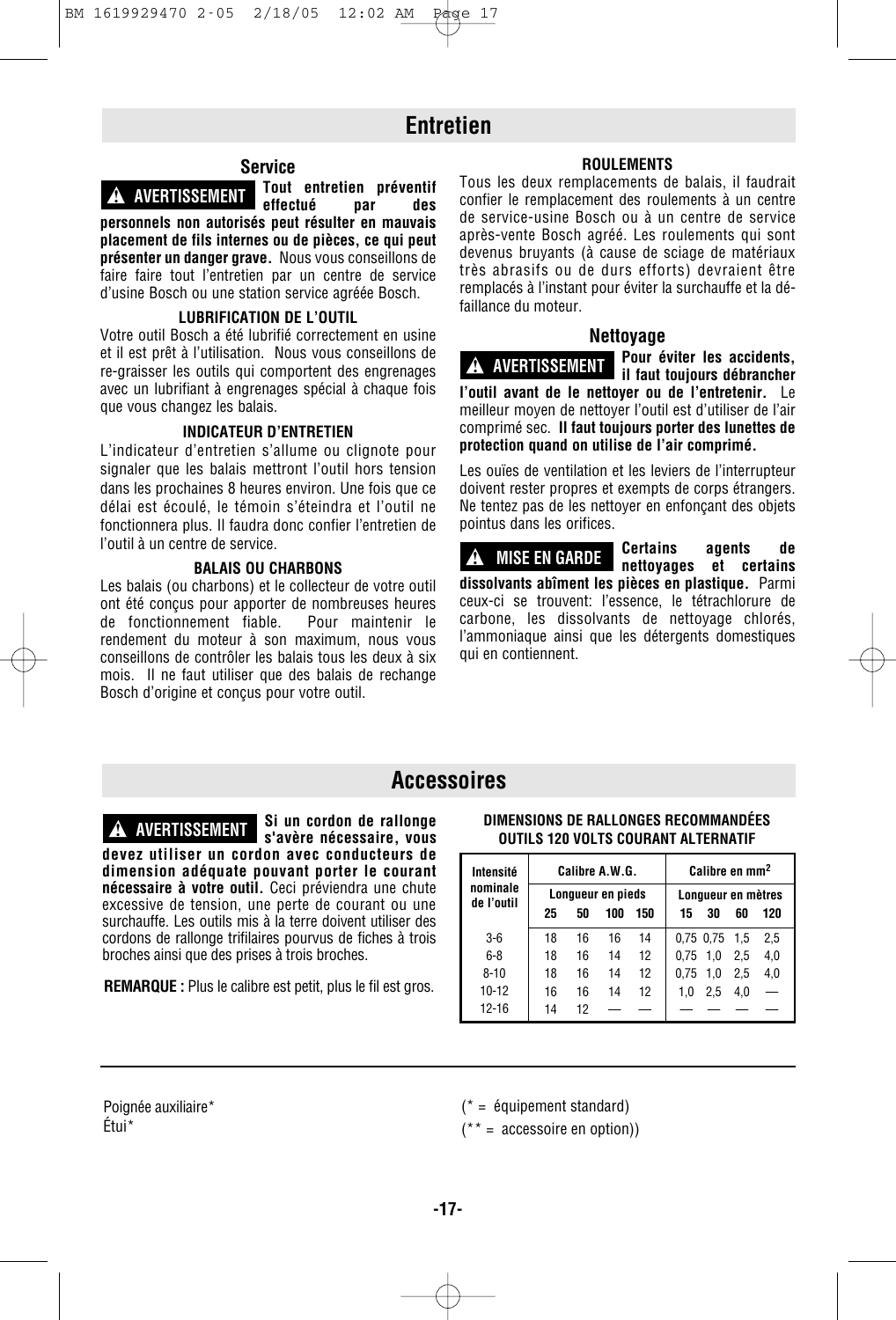## **Normas de seguridad para herramientas mecánicas**



**Lea y entienda todas las instrucciones.** El incumplimiento de todas las instrucciones indicadas a continuación puede dar lugar a sacudidas eléctricas, incendios y/o lesiones

#### **CONSERVE ESTAS INSTRUCCIONES**

#### **Area de trabajo**

**Mantenga el área de trabajo limpia y bien iluminada.** Las mesas desordenadas y las áreas oscuras invitan a que se produzcan accidentes.

**No utilice herramientas mecánicas en atmósferas explosivas, tales como las existentes en presencia de líquidos, gases o polvos inflamables.** Las herramientas mecánicas generan chispas y éstas pueden dar lugar a la ignición del polvo o los vapores.

**Mantenga a las personas que se encuentren presentes, a los niños y a los visitantes alejados al utilizar una herramienta mecánica.** Las distracciones pueden hacer que usted pierda el control.

#### **Seguridad eléctrica**

**Las herramientas con aislamiento doble están equipadas con un enchufe polarizado (un terminal es más ancho que el otro). Este enchufe entrará en un tomacorriente polarizado solamente de una manera. Si el enchufe no entra por completo en el tomacorriente, déle la vuelta. Si sigue sin entrar, póngase en contacto con un electricista competente para instalar un tomacorriente polarizado. No haga ningún tipo de cambio en el enchufe.** El aislamiento doble  $\Box$  elimina la necesidad del sistema de cordón de energía de tres hilos conectado a tierra y la fuente de energía conectada a tierra. *Antes de enchufar la herramienta, asegúrese de que la tensión del tomacorriente suministrada se encuentre dentro del margen de la tensión especificada en la placa del fabricante. No utilice herramientas con capacidad nominal "AC solamente" ("AC only") con una fuente de energía DC.*

**Evite el contacto del cuerpo con las superficies conectadas a tierra tales como tuberías, radiadores, estufas de cocina y refrigeradores.** Hay mayor riesgo de que se produzcan sacudidas eléctricas si su cuerpo está conectado a tierra. Si la utilización de la herramienta mecánica en lugares húmedos es inevitable, se debe usar un interruptor de circuito para fallos a tierra para suministrar la energía a la herramienta. Los guantes de goma para electricista y el calzado antideslizante aumentarán más la seguridad personal.

**No exponga las herramientas mecánicas a la lluvia ni a situaciones húmedas.** La entrada de agua en una herramienta mecánica aumentará el riesgo de que se produzcan sacudidas eléctricas.

No abuse del cordón. Nunca use el cordón para llevar las herramientas ni para sacar el enchufe de un tomacorriente. Mantenga el cordón alejado del calor, el aceite, los bordes afilados o las piezas móviles. Cambie los cordones dañados inmediatamente. Los cordones dañados aumentan el riesgo de que se produzcan sacudidas eléctricas.

**Al utilizar una herramienta mecánica a la intemperie, utilice un cordón de extensión para intemperie marcado "W-A" o "W".** Estos cordones tienen capacidad nominal para uso a la intemperie y reducen el riesgo de que se produzcan sacudidas eléctricas. Consulte "Tamaños recomendados de los cordones de extensión" en la sección Accesorios de este manual.

#### **Seguridad personal**

**Manténgase alerta, fíjese en lo que está haciendo y use el sentido común cuando utilice una herramienta mecánica. No use la herramienta cuando esté cansado o se encuentre bajo la influencia de drogas, alcohol o medicamentos.** Un momento de distracción al utilizar herramientas mecánicas puede dar lugar a lesiones personales graves.

**Vístase adecuadamente. No se ponga ropa holgada ni joyas. Sujétese el pelo. Mantenga el pelo, la ropa y los guantes alejados de las piezas móviles.** La ropa holgada, las joyas o el pelo largo pueden quedar atrapados en las piezas móviles. Mantenga los mangos secos, limpios y libres de aceite y grasa.

**Evite el arranque accidental. Asegúrese de que el interruptor esté en la posición "OFF" (apagado) antes de enchufar la herramienta.** El llevar las herramientas con el dedo en el interruptor o el enchufar herramientas que tengan el interruptor en la posición "ON" (encendido) invita a que se produzcan accidentes.

**Quite las llaves de ajuste o de tuerca antes de encender la herramienta.** Una llave de ajuste o de tuerca que se deje puesta en una pieza giratoria de la herramienta puede ocasionar lesiones personales.

**No intente alcanzar demasiado lejos. Mantenga un apoyo de los pies y un equilibrio adecuados en todo momento.** El apoyo de los pies y el equilibrio adecuados permiten un mejor control de la herramienta en situaciones inesperadas.

**Utilice equipo de seguridad. Use siempre protección de los ojos.** Se debe utilizar una máscara antipolvo, zapatos de seguridad antideslizantes, casco o protección de los oídos según lo requieran las condiciones.

**Utilización y cuidado de las herramientas Utilice abrazaderas u otro modo práctico de fijar y soportar la pieza de trabajo a una plataforma estable.** La sujeción de la pieza de trabajo con la mano o contra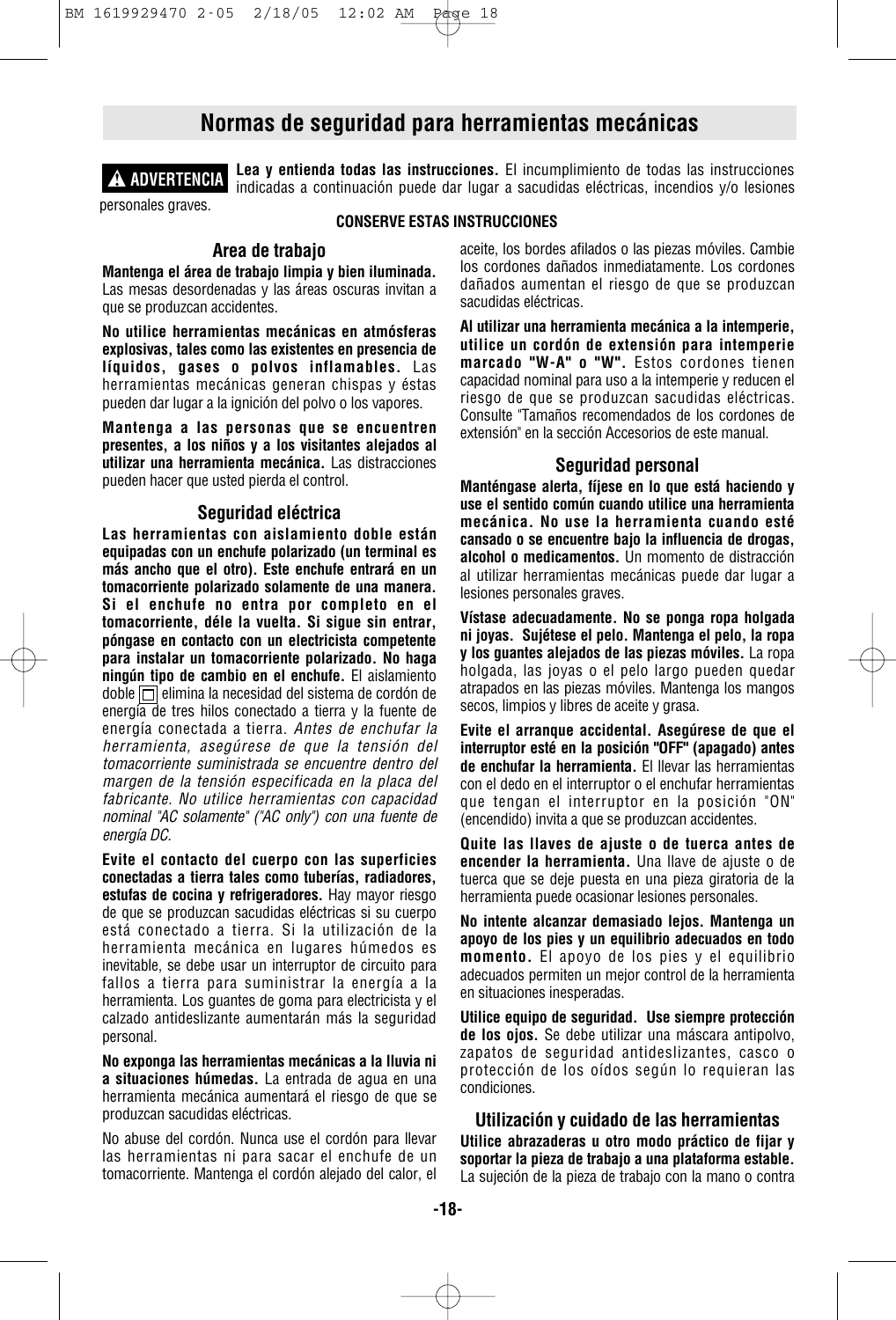el cuerpo resulta inestable y puede ocasionar pérdida de control.

**No fuerce la herramienta. Use la herramienta correcta para la aplicación que desea.** La herramienta correcta hará el trabajo mejor y con más seguridad a la capacidad nominal para la que está diseñada.

**No utilice la herramienta si el interruptor no la enciende o apaga.** Toda herramienta que no se pueda controlar con el interruptor es peligrosa y debe ser reparada.

**Desconecte el enchufe de la fuente de energía antes de hacer cualquier ajuste, cambiar accesorios o guardar la herramienta.** Estas medidas de seguridad preventivas reducen el riesgo de arrancar la herramienta accidentalmente.

**Guarde las herramientas que no esté usando fuera del alcance de los niños y otras personas no capacitadas.** Las herramientas son peligrosas en las manos de los usuarios no capacitados.

**Mantenga las herramientas con cuidado. Conserve las herramientas de corte afiladas y limpias.** Las herramientas mantenidas adecuadamente, con bordes de corte afilados, tienen menos probabilidades de atascarse y son más fáciles de controlar. Toda alteración o modificación constituye un uso incorrecto y puede tener como resultado una situación peligrosa.

**Compruebe la desalineación o el atasco de las piezas móviles, la ruptura de piezas y cualquier otra situación que pueda afectar el funcionamiento de las herramientas. Si la herramienta está dañada, haga** **que realicen un servicio de ajustes y reparaciones a la herramienta antes de usarla.** Muchos accidentes son causados por herramientas mantenidas deficientemente. Establezca un programa de mantenimiento periódico para la herramienta.

**Utilice únicamente accesorios que estén recomendados por el fabricante de su modelo.** Los accesorios que pueden ser adecuados para una herramienta pueden volverse peligrosos cuando se utilizan en otra herramienta.

#### **Servicio**

**El servicio de ajustes y reparaciones de una herramienta debe ser realizado únicamente por personal de reparaciones competente.** El servicio o mantenimiento realizado por personal no competente podría ocasionar un peligro de que se produzcan lesiones. Por ejemplo: Los cables internos pueden colocarse mal o pellizcarse, los resortes de retorno de los protectores de seguridad pueden montarse inadecuadamente.

**Al realizar servicio de ajustes y reparaciones de una herramienta, utilice únicamente piezas de repuesto idénticas. Siga las instrucciones que aparecen en la sección Mantenimiento de este manual.** El uso de piezas no autorizadas o el incumplimiento de las instrucciones de Mantenimiento puede ocasionar un peligro de que se produzcan sacudidas eléctricas o lesiones. Ciertos agentes de limpieza, tales como gasolina, tetracloruro de carbono, amoníaco, etc., pueden dañar las piezas de plástico.

## **Normas de seguridad para martillos de demolición**

**Sujete la herramienta por las superficies de agarre aisladas cuando realice una operación en la que la herramienta de corte pueda entrar en contacto con cables ocultos o con su propio cordón.** El contacto con un cable que tenga corriente hará que ésta pase a las partes metálicas descubiertas de la herramienta y que el operador reciba sacudidas eléctricas. *No taladre, rompa, ni haga trabajo de sujeción en paredes existentes ni en otras áreas ciegas donde pueda haber cables eléctricos. Si esta situación es inevitable, desconecte todos los fusibles o cortacircuitos que alimentan este sitio de trabajo.*

**Use protectores de oídos cuando utilice la herramienta durante períodos prolongados.** La exposición prolongada a ruido de alta intensidad puede causar pérdida de audición.

**Utilice un detector de metales para determinar si hay tuberías de gas o de agua ocultas en el área de trabajo o llame a la compañía local de servicios públicos para obtener asistencia antes de comenzar la operación.** Golpear o cortar una tubería de gas producirá una explosión. La entrada de agua en un dispositivo eléctrico puede causar electrocución.

**Use siempre gafas de seguridad o protección de los ojos cuando utilice esta herramienta. Use una máscara antipolvo o un respirador para aplicaciones que generan polvo.** Las gafas de seguridad o la protección de los ojos ayudarán a desviar los fragmentos del material que puedan salir despedidos hacia la cara y los ojos. El polvo generado o los gases liberados por los materiales que esté cortando (por ej., tuberías con aislamiento de asbesto, radón) pueden causar dificultades respiratorias.

**Use guantes con almohadillado grueso y limite el tiempo de exposición tomando frecuentes períodos de descanso.** La vibración causada por la acción de martillo puede ser perjudicial para las manos y los brazos.

**No utilice brocas ni accesorios desafilados o dañados.** Las brocas o accesorios desafilados o dañados pueden atascarse frecuentemente en la pieza de trabajo, causando una reacción de par motor.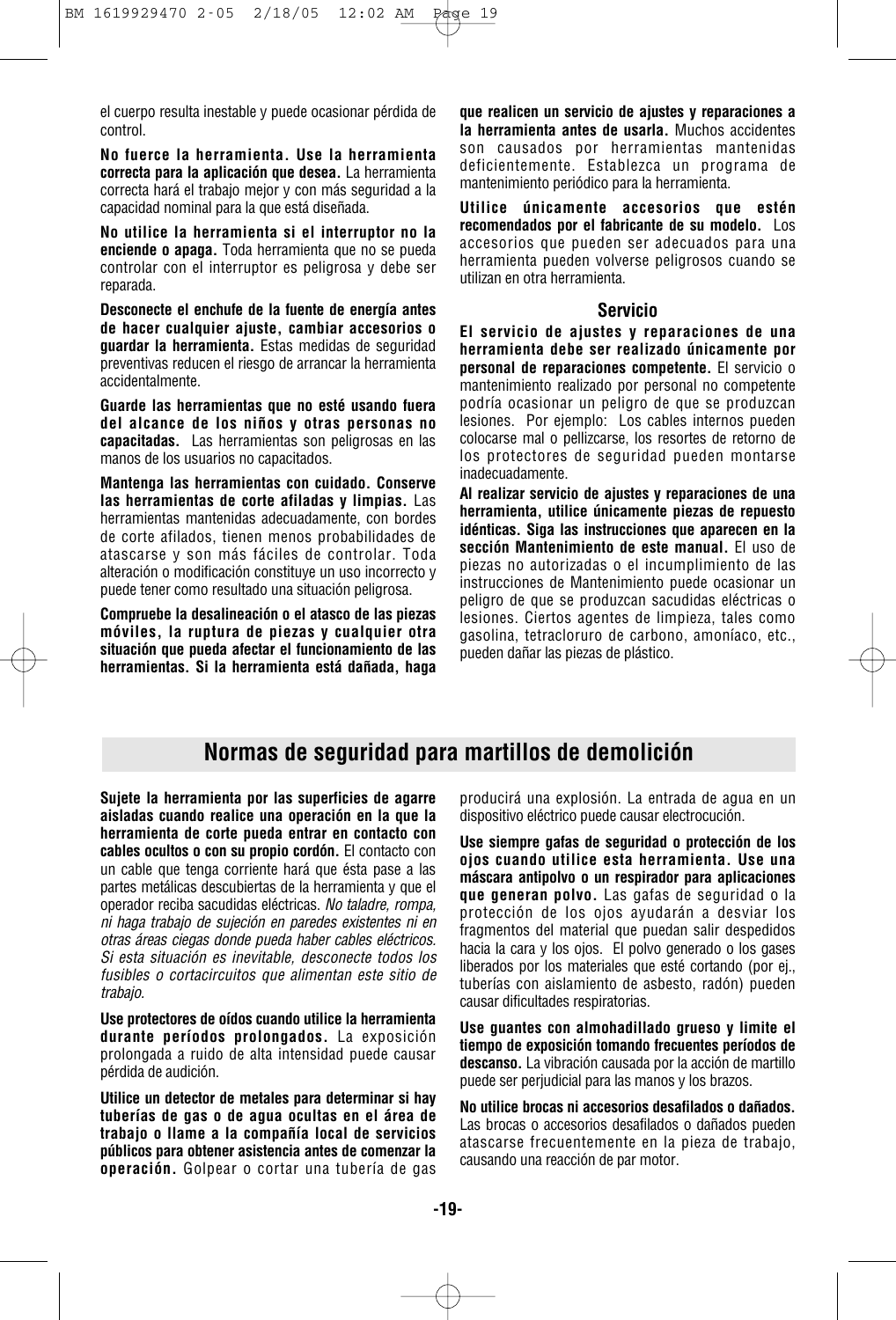**Utilice siempre ambos mangos para lograr el máximo control sobre este martillo. Nunca intente utilizar esta herramienta con una sola mano.** Esta herramienta desarrolla intensas fuerzas percusivas durante su funcionamiento y es posible que usted pierda el control si intenta utilizar la herramienta con una sola mano.

**Sitúese de modo que evite ser atrapado entre la herramienta o el mango lateral y las paredes o los postes**. Si la broca se traba o agarrota en la pieza de trabajo, la reacción de la herramienta podría aplastarle la mano o la pierna.

**No golpee la broca con un martillo de mano ni con una herramienta de martilleo cuando intente soltar una broca atascada o enganchada.** Se podrían soltar fragmentos de metal de la broca y golpearle a usted o golpear a las personas que se encuentren presentes.

**Nunca deje la herramienta en ningún lugar hasta que el motor se haya detenido por completo.**

**Al sacar la broca de la herramienta, evite el contacto con la piel y use guantes de protección adecuados al agarrar la broca o el accesorio.** Los accesorios pueden estar calientes después de un uso prolongado.

**Cierto polvo generado por el lijado, aserrado, amolado y taladrado mecánicos, y por otras actividades de construcción, contiene agentes químicos que se sabe que causan cáncer, defectos de nacimiento u otros daños sobre la reproducción. Algunos ejemplos de estos agentes químicos son: ! ADVERTENCIA**

- Plomo de pinturas a base de plomo,
- Sílice cristalina de ladrillos y cemento y otros productos de mampostería, y
- Arsénico y cromo de madera tratada químicamente.

Su riesgo por causa de estas exposiciones varía, dependiendo de con cuánta frecuencia realice este tipo de trabajo. Para reducir su exposición a estos agentes químicos: trabaje en un área bien ventilada y trabaje con equipo de seguridad aprobado, como por ejemplo máscaras antipolvo que estén diseñadas especialmente para impedir mediante filtración el paso de partículas microscópicas.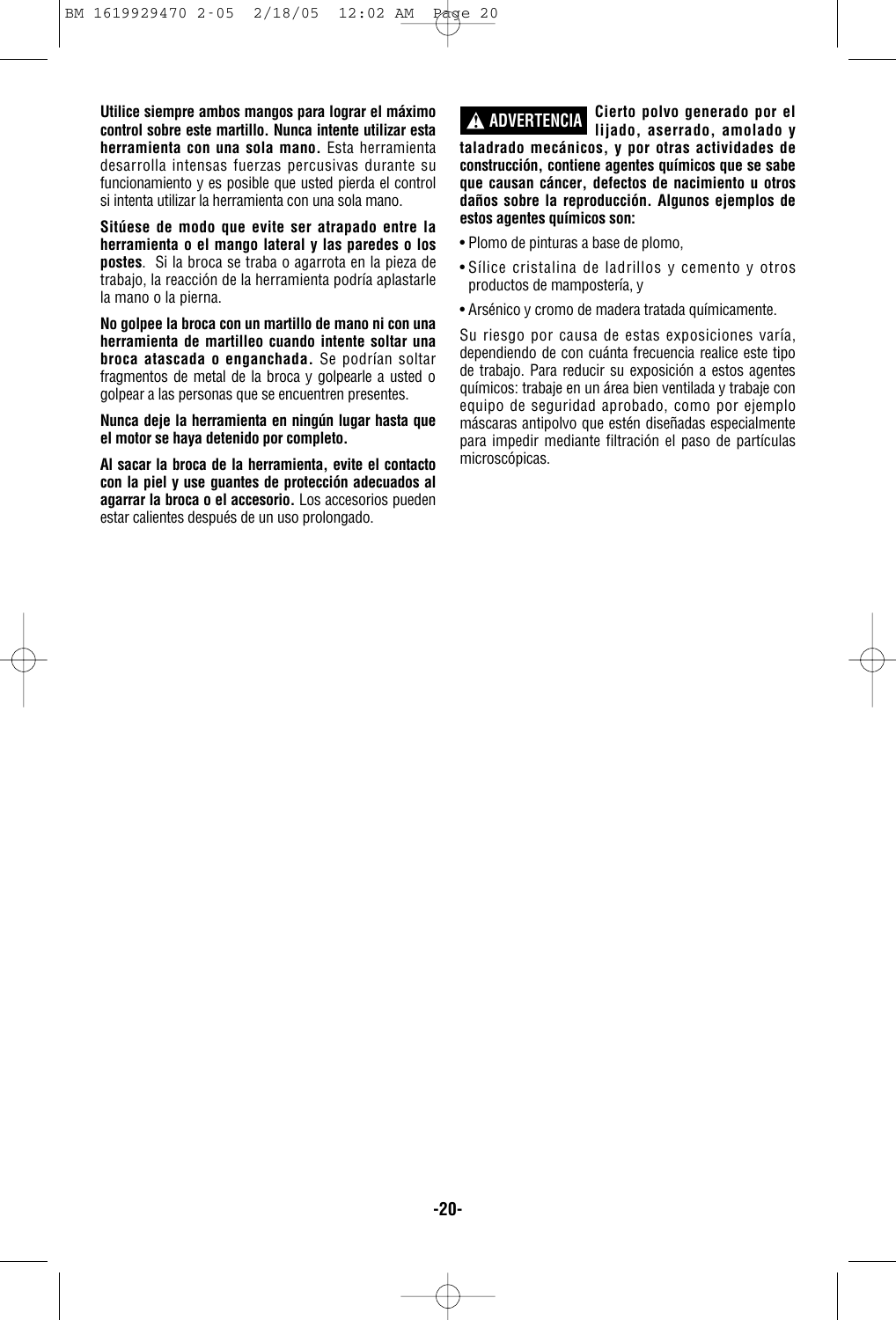## **Símbolos**

**IMPORTANTE:** Es posible que algunos de los símbolos siguientes se usen en su herramienta. Por favor, estúdielos y aprenda su significado. La interpretación adecuada de estos símbolos le permitirá utilizar la herramienta mejor y con más seguridad.

| Símbolo                 | Nombre                                         | Designación/explicación                                                                             |
|-------------------------|------------------------------------------------|-----------------------------------------------------------------------------------------------------|
| V                       | Volt                                           | Tensión (potencial)                                                                                 |
| A                       | Ampere                                         | Corriente                                                                                           |
| Hz                      | Hertz                                          | Frecuencia (ciclos por segundo)                                                                     |
| W                       | Watt                                           | Potencia                                                                                            |
| kg                      | Kilogramo                                      | Peso                                                                                                |
| min                     | Minuto                                         | Tiempo                                                                                              |
| S                       | Segundo                                        | Tiempo                                                                                              |
| Ø                       | Diámetro                                       | Tamaño de las brocas taladradoras.<br>muelas, etc                                                   |
| $n_{0}$                 | Velocidad sin carga                            | Velocidad rotacional sin carga                                                                      |
| $\ldots$ /min           | Revoluciones o alternación por minuto          | Revoluciones, golpes, velocidad de<br>superficie, órbitas, etc., por minuto                         |
| $\mathbf 0$             | Posición "off" (apagado)                       | Velocidad cero, par motor cero                                                                      |
| 1, 2, 3,<br>I, II, III, | Graduaciones del selector                      | Graduaciones de velocidad, par motor o<br>posición. Un número más alto significa<br>mayor velocidad |
| $0\overline{a}$         | Selector infinitamente variable con<br>apagado | La velocidad aumenta desde la<br>graduación de 0                                                    |
| →                       | Flecha                                         | Acción en la dirección de la flecha                                                                 |
| $\sim$                  | Corriente alterna                              | Tipo o una característica de corriente                                                              |
| $=$                     | Corriente continua                             | Tipo o una característica de corriente                                                              |
| $\overline{\wedge}$     | Corriente alterna o continua                   | Tipo o una característica de corriente                                                              |
| 冋                       | Construcción de clase II                       | Designa las herramientas de construcción<br>con aislamiento doble.                                  |
| ⊕                       | Terminal de toma de tierra                     | Terminal de conexión a tierra                                                                       |
| ^≬                      | Símbolo de advertencia                         | Alerta al usuario sobre mensajes de<br>advertencia                                                  |
|                         | Sello RBRC de Ni-Cd                            | Designa el programa de reciclaje de baterías<br>de Ni-Cd                                            |



A

Este símbolo indica que esta herramienta está catalogada por Underwriters Laboratories.



Este símbolo indica que Underwriters Laboratories ha catalogado esta herramienta indicando que cumple las normas canadienses.

Este símbolo indica que esta herramienta está catalogada por Underwriters Laboratories y que US Underwriters Laboratories la ha catalogado según las normas canadienses.



Este símbolo indica que esta herramienta cumple con la norma mexicana oficial (NOM).



Este símbolo indica que esta herramienta está catalogada por la Canadian Standards Association.

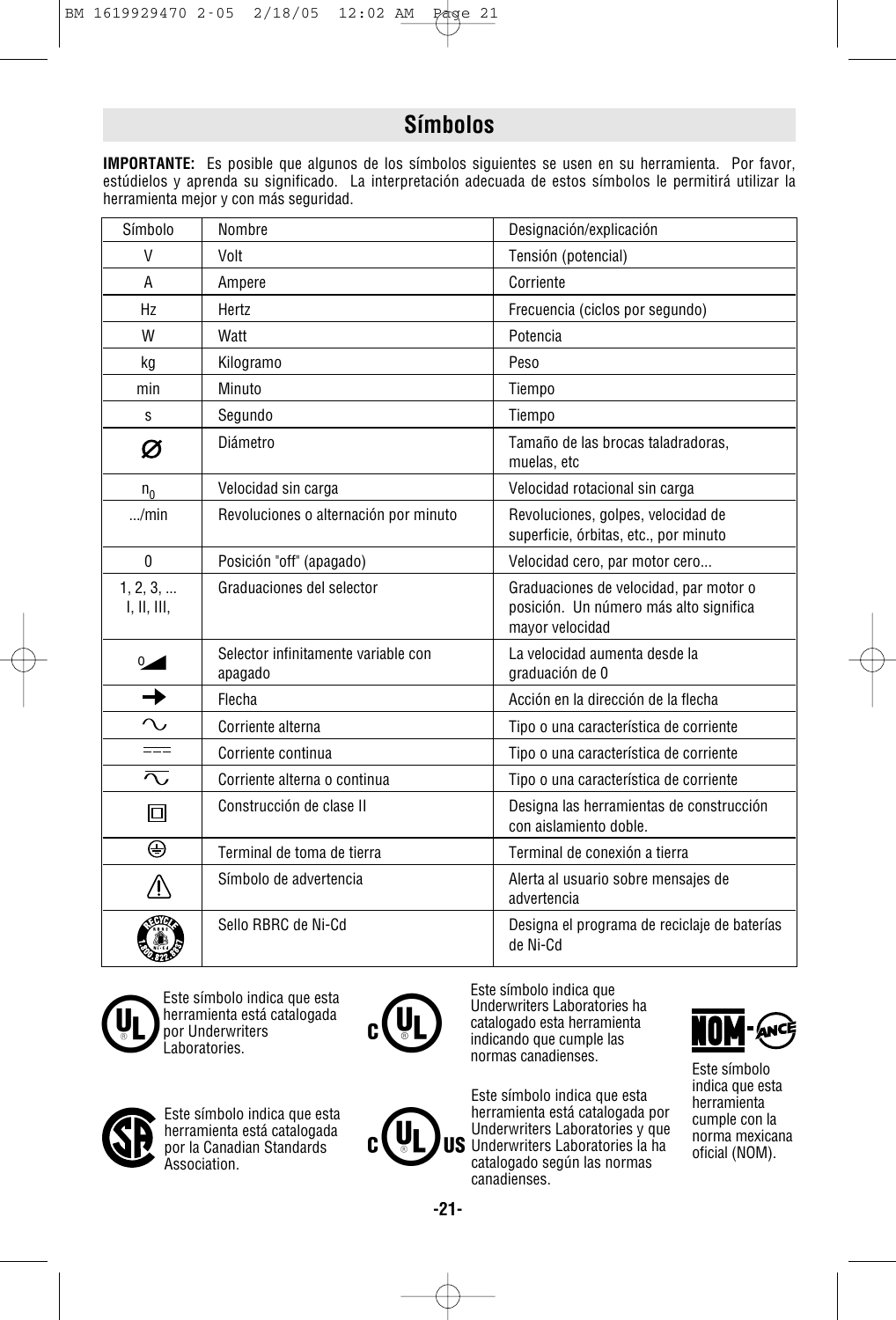## **Descripción funcional y especificaciones**

**Desconecte el enchufe de la fuente de energía antes de realizar cualquier ensamblaje o ajuste, o cambiar accesorios.** Estas medidas de seguridad preventivas reducen el riesgo de arrancar la herramienta accidentalmente. **! ADVERTENCIA**

## **Martillo de demolición**



**NOTA:** Para obtener las especificaciones de la herramienta, consulte la placa del fabricante colocada en la herramienta.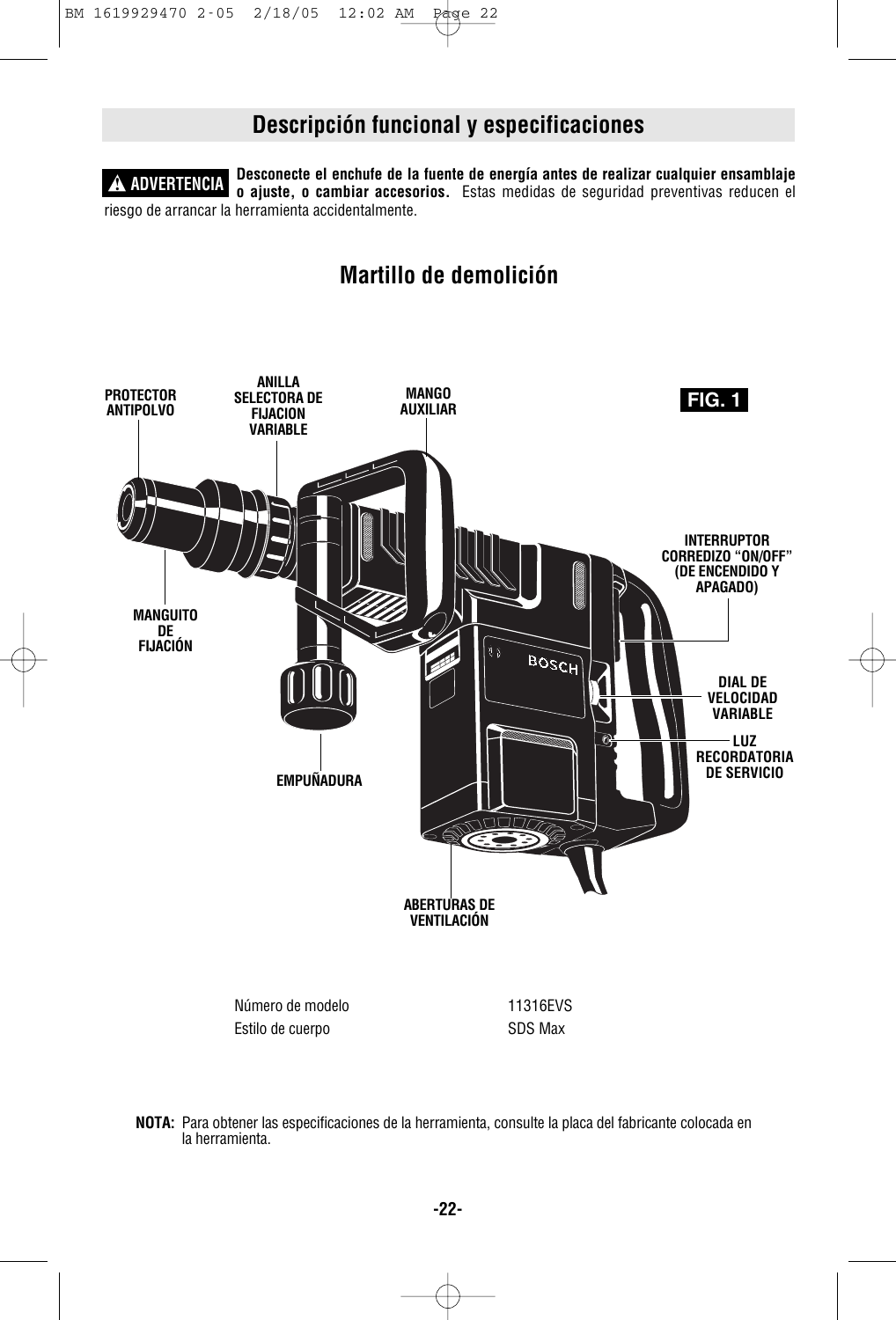## **Instrucciones de funcionamiento**

#### **INTERRUPTOR CORREDIZO "ON/OFF" (DE ENCENDIDO Y APAGADO)**

La herramienta se enciende (posición "ON") mediante el interruptor corredizo ubicado en el mango posterior.

PARA ENCENDER LA HERRAMIENTA (POSICION "ON"), deslice el interruptor ha-cia la derecha.

PARA APAGAR LA HERRAMIENTA (POSICION "OFF"), deslice el interruptor hacia la izquierda.

Para prolongar la vida del interruptor, no encienda ni apague el interruptor cuando la herramienta esté sometida a carga.

#### **DIAL DE VELOCIDAD VARIABLE**

La herramienta está equipada con un dial de velocidad variable. La velocidad de percusión (GPM) y la velocidad de rotación (RPM) se pueden variar según el tipo de trabajo que se esté realizando colocando el dial de velocidad variable en la posición seleccionada. El cuadro que se presenta más adelante le ayudará a determinar qué posición utilizar para la aplicación que usted desea realizar. Sin embargo, una prueba previa determinará la mejor posición de velocidad, ya que el cuadro está proyectado únicamente para servir de guía. Una vez que se determina la posición adecuada, la velocidad de percusión y la velocidad de rotación son mantenidas constantes por medio de los "circuitos electrónicos de retroalimentación". El dial de velocidad variable puede ser ajustado mientras el motor está en marcha y la herramienta no está trabajando, permitiendo al operador ajustar la velocidad de percusión y la velocidad de rotación según la aplicación real.

#### **DESBASTADO (DEMOLICION)**

| Area de aplicación   | Posición de control |  |  |  |
|----------------------|---------------------|--|--|--|
| Trabajo con escayola | 1 - 2               |  |  |  |
| Remoción de losetas  | 3                   |  |  |  |
| Trabajo con ladrillo |                     |  |  |  |
| Hormigón             | $5 - 6$             |  |  |  |
|                      |                     |  |  |  |

#### **CIRCUITOS ELECTRONICOS DE RETROALIMENTACION (CER)**

El sistema electrónico interno de retroalimentación proporciona un "arranque suave" que reducirá las tensiones que se producen como consecuencia de un arranque de par motor alto. El sistema también ayuda a mantener la velocidad de percusión y la velocidad de rotación preseleccionadas prácticamente constantes entre la situación sin carga y la situación con carga.

#### **INSTALACION DE ACCESORIOS**

Limpie el extremo de inserción del cuerpo del accesorio para quitar los residuos que éste pueda tener y luego engráselo ligeramente con un aceite o lubricante ligero.

Introduzca el accesorio en el portaherramienta a través del protector antipolvo a la vez que lo hace girar y lo empuja hacia adentro hasta que quede fijo en su sitio automáticamente. Tire del accesorio hacia afuera para asegurarse de que ha quedado fijo dentro del soporte de la herramienta (Fig. 2).

NOTA: La alta eficiencia proporcionada por los martillos giratorios sólo se puede obtener si se utilizan accesorios afilados y sin daños. El "costo" de mantener accesorios afilados y sin daños es sobradamente compensado por el "tiempo que se ahorra" al hacer funcionar la herramienta con accesorios afilados.

#### **REMOCION DE ACCESORIOS**

Los accesorios pueden estar **A ADVERTENCIA** cos accessorios pueden estár<br>calientes después de la utilización. Evite el contacto con la piel y utilice guantes de protección o un paño protector adecuados para quitar dichos accesorios.

Para quitar un accesorio, tire hacia atrás del mango de fijación, sujételo y tire de la broca hacia adelante. Todos los accesorios deben limpiarse después de quitarlos.



#### **ANILLA SELECTORA DE FIJACION VARIABLE**

La anilla selectora de fijación variable se puede colocar en cualquiera de doce posiciones (incrementos de 30°). Elija la posición más idónea para la operación que usted desea reali-zar. Para ajustar, tire de la anilla selectora hacia adelante y sujétela firmemente, y luego gire tanto el accesorio como la anilla selectora hasta la posición deseada. Suelte la anilla selectora y gire el accesorio ligeramente hasta que éste quede fijo en su sitio.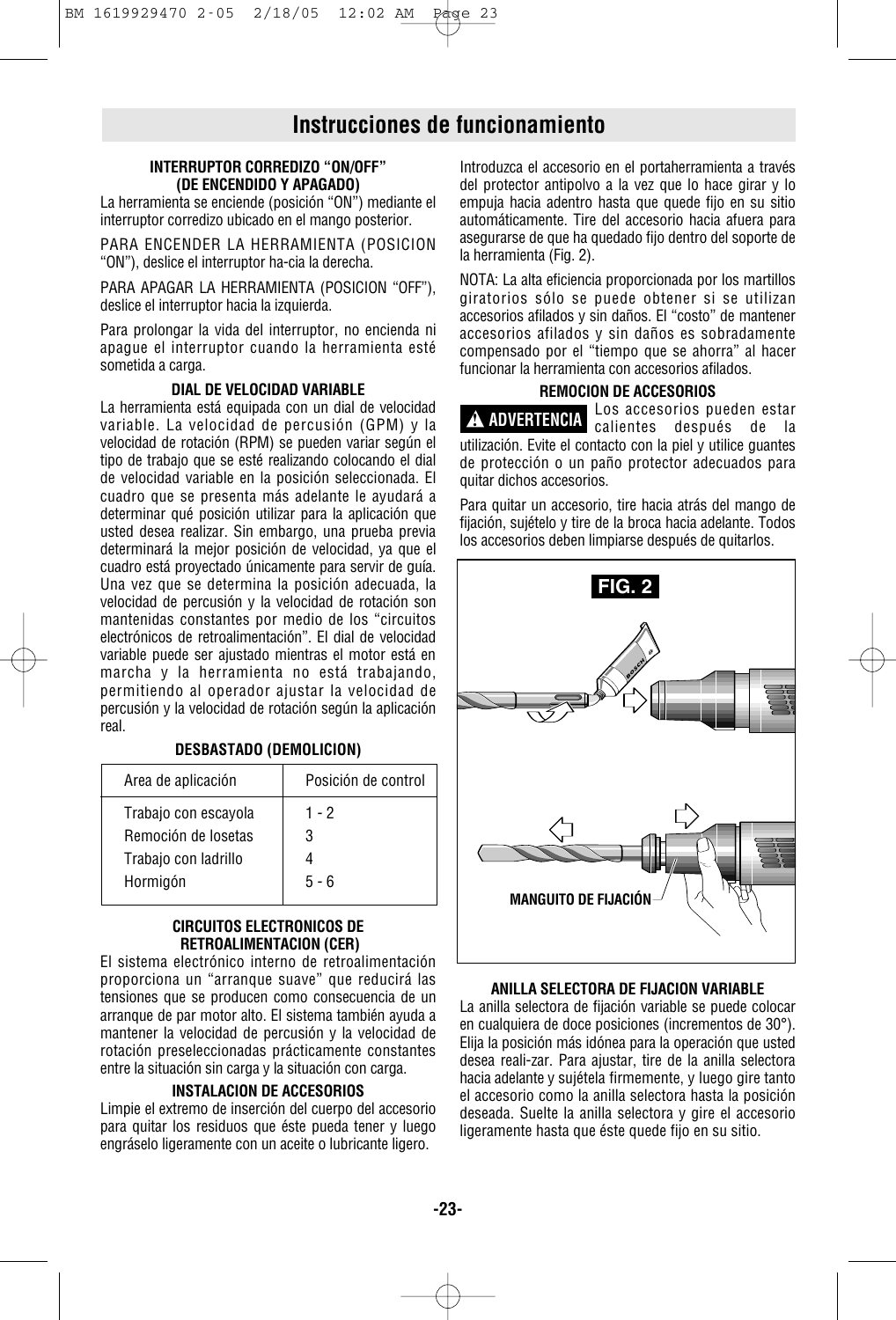#### **MANGO AUXILIAR**

La herramienta se debe sujetar con el mango auxiliar, el cual se puede girar 360°. Para reposicionar y/o hacer girar el mango, afloje la empuñadura, mueva el mango hasta la posición deseada a lo largo del cuerpo cilíndrico y vuelva a apretar firmemente la empuñadura.

#### **"CONSEJOS PARA LA HERRAMIENTA"**

Para lograr las mejores velocidades de penetración en hormigón, haga funcionar la herramienta ejerciendo sobre ella una presión uniforme, pero no utilice demasiada fuerza, ya que esto reducirá la eficiencia de la herramienta.

Todos los martillos llenos de grasa requieren un corto período de tiempo para calentarse. Según la temperatura ambiente, este período podrá variar desde aproximadamente 15 segundos (90°F) hasta 2 minutos (32°F). Un martillo nuevo requiere un período de rodaje antes de poder funcionar a pleno rendimiento. Puede que este período requiera hasta 5 horas de funcionamiento.

Es probable que un martillo eléctrico sea la herramienta portátil más cara de una obra en construcción. La gran resistencia al desgaste y el funcionamiento eficiente de los martillos BOSCH justificarán sobradamente el costo de las herramientas de este tipo. Tal como se ha indicado anteriormente, es necesario que los accesorios estén afilados y que las aberturas de ventilación estén limpias para que la herramienta funcione con eficacia. Establezca y siga un programa fijo de mantenimiento.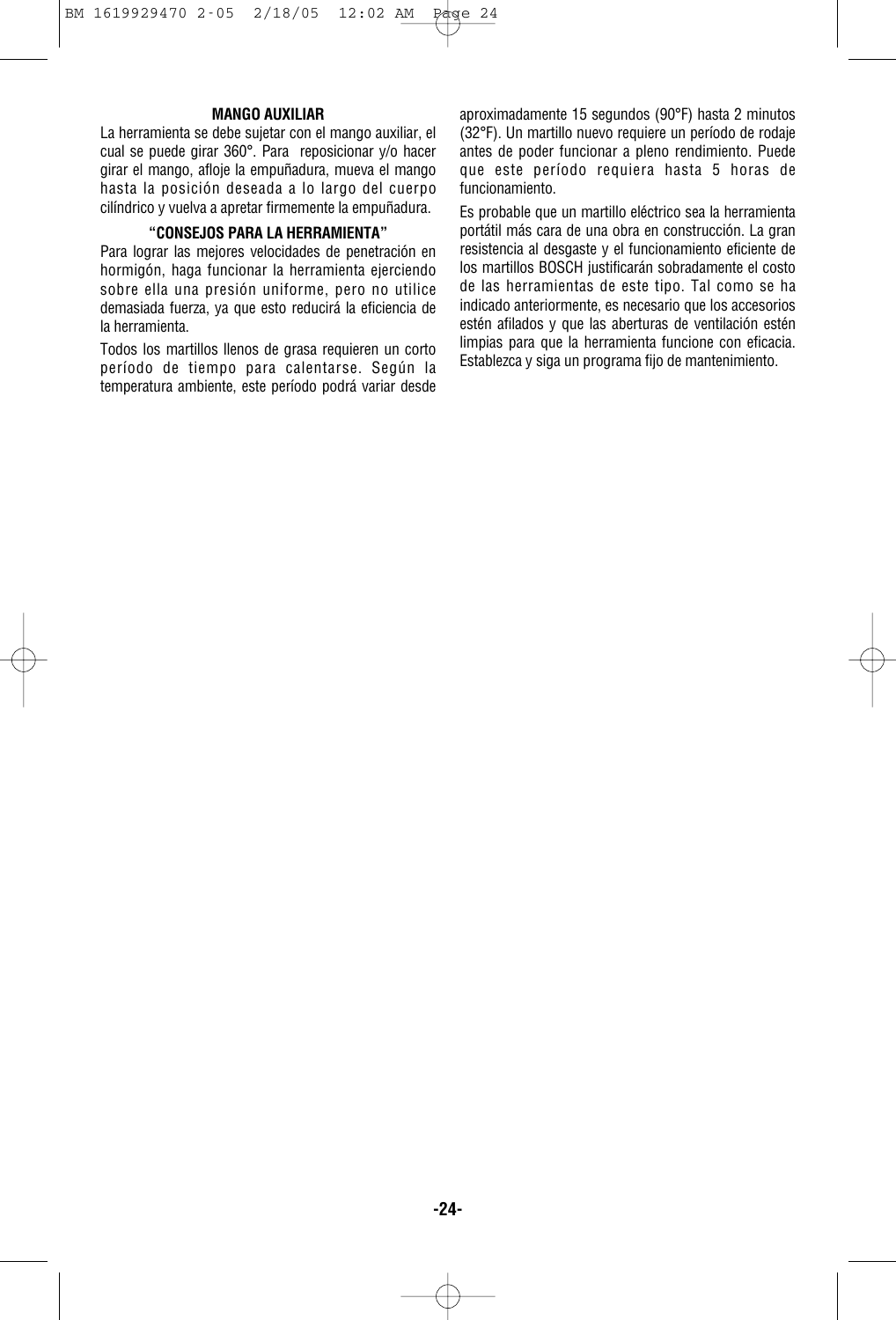## **Mantenimiento**



**El mantenimiento preventivo realizado por personal no ! ADVERTENCIA autorizado pude dar lugar a la colocación incorrecta de cables y componentes internos que podría constituir un peligro serio.** Recomendamos que todo el servicio de las herramientas sea realizado por un Centro de servicio de fábrica Bosch o por una Estación de servicio Bosch autorizada.

#### **LUBRICACIÓN DE LAS HERRAMIENTAS**

Su herramienta Bosch ha sido lubricada adecuadamente y está lista para la utilización. Se recomienda que las herramientas con engranajes se vuelvan a engrasar con un lubricante especial para engranajes en cada cambio de escobillas.

#### **LUZ RECORDATORIA DE SERVICIO**

Cuando la luz recordatoria de servicio 8 se encienda o parpadee, esto indicará que las escobillas de carbón de desconexión apagarán la herramienta en aproximadamente horas. Después de ese período, la luz se apagará y la herramienta dejará de funcionar. En ese caso, la herramienta debe ser enviada a un centro de servicio para ser sometida a servicio de ajustes y reparaciones.

#### **ESCOBILLAS DE CARBÓN**

Las escobillas y el conmutador de la herramienta han sido diseñados para muchas horas de servicio fiable. Para mantener un rendimiento óptimo del motor, recomendamos que cada dos a seis meses se examinen las escobillas. Sólo se deben usar escobillas de repuesto Bosch genuinas diseñadas específicamente para su herramienta.

#### **RODAMIENTOS**

Después de cada segundo cambio de escobillas, los rodamientos deben cambiarse en un Centro de servicio de fábrica Bosch o en una Estación de servicio Bosch autorizada. Los rodamientos que se vuelven ruidosos (debido a la pesada carga o al corte de materiales muy abrasivos) deben ser sustituidos inmediatamente para evitar el sobrecalentamiento o el fallo del motor.

#### **Limpieza**

**Para evitar accidentes desconecte siempre la herramienta de la fuente de energía antes de la limpieza o de la realización de cualquier mantenimiento.** La herramienta se puede limpiar más eficazmente con aire comprimido seco. **Use gafas de seguridad siempre que limpie herramientas con aire comprimido. ! ADVERTENCIA**

Las aberturas de ventilación y las palancas de interruptor deben mantenerse limpias y libres de materias extrañas. No intente limpiar introduciendo objetos puntiagudos a través de las aberturas.

**! PRECAUCION**

**Ciertos agentes de limpieza y disolventes dañan las piezas de**

**plástico.** Algunos de estos son: gasolina, tetracloruro de carbono, disolventes de limpieza clorados, amoníaco y detergentes domésticos que contienen amoníaco.

## **Accesorios**

**extensión, se debe usar un cordón con conductores de tamaño adecuado que sea capaz de transportar la corriente necesaria para la herramienta.** Esto evitará caídas de tensión excesivas, pérdida de potencia o recalentamiento. Las herramientas conectadas a tierra deben usar cordones de extensión de 3 hilos que tengan enchufes de 3 terminales y receptáculos para 3 terminales.

**Si es necesario un cordón de**

**NOTA:** Cuanto más pequeño es el número de calibre, más grueso es el cordón.

#### **TAMAÑOS RECOMENDADOS DE CORDONES DE EXTENSION ! ADVERTENCIA HERRAMIENTAS DE 120 V CORRIENTE ALTERNA**

| Capacidad                                  | Tamaño del cordón en A.W.G. |    |                                    |     | Tamaños del cable en mm <sup>2</sup> |           |      |                                      |
|--------------------------------------------|-----------------------------|----|------------------------------------|-----|--------------------------------------|-----------|------|--------------------------------------|
| nominal en<br>amperes de la<br>herramienta | 25                          | 50 | Longitud del cordón en pies<br>100 | 150 | 15                                   | 30        | 60   | Lonaitud del cordón en metros<br>120 |
| $3-6$                                      | 18                          | 16 | 16                                 | 14  |                                      | 0,75 0,75 | -1.5 | 2,5                                  |
| $6 - 8$                                    | 18                          | 16 | 14                                 | 12  | 0.75                                 | 1.0       | 2.5  | 4,0                                  |
| $8 - 10$                                   | 18                          | 16 | 14                                 | 12  | 0.75                                 | 1.0       | 2.5  | 4,0                                  |
| $10 - 12$                                  | 16                          | 16 | 14                                 | 12  | 1.0                                  | 2.5       | 4.0  |                                      |
| $12 - 16$                                  | 14                          | 12 |                                    |     |                                      |           |      |                                      |

Mango auxiliar\* Estuche de transporte\* (\* = equipo estándar)

(\*\* = accesorios opcionales)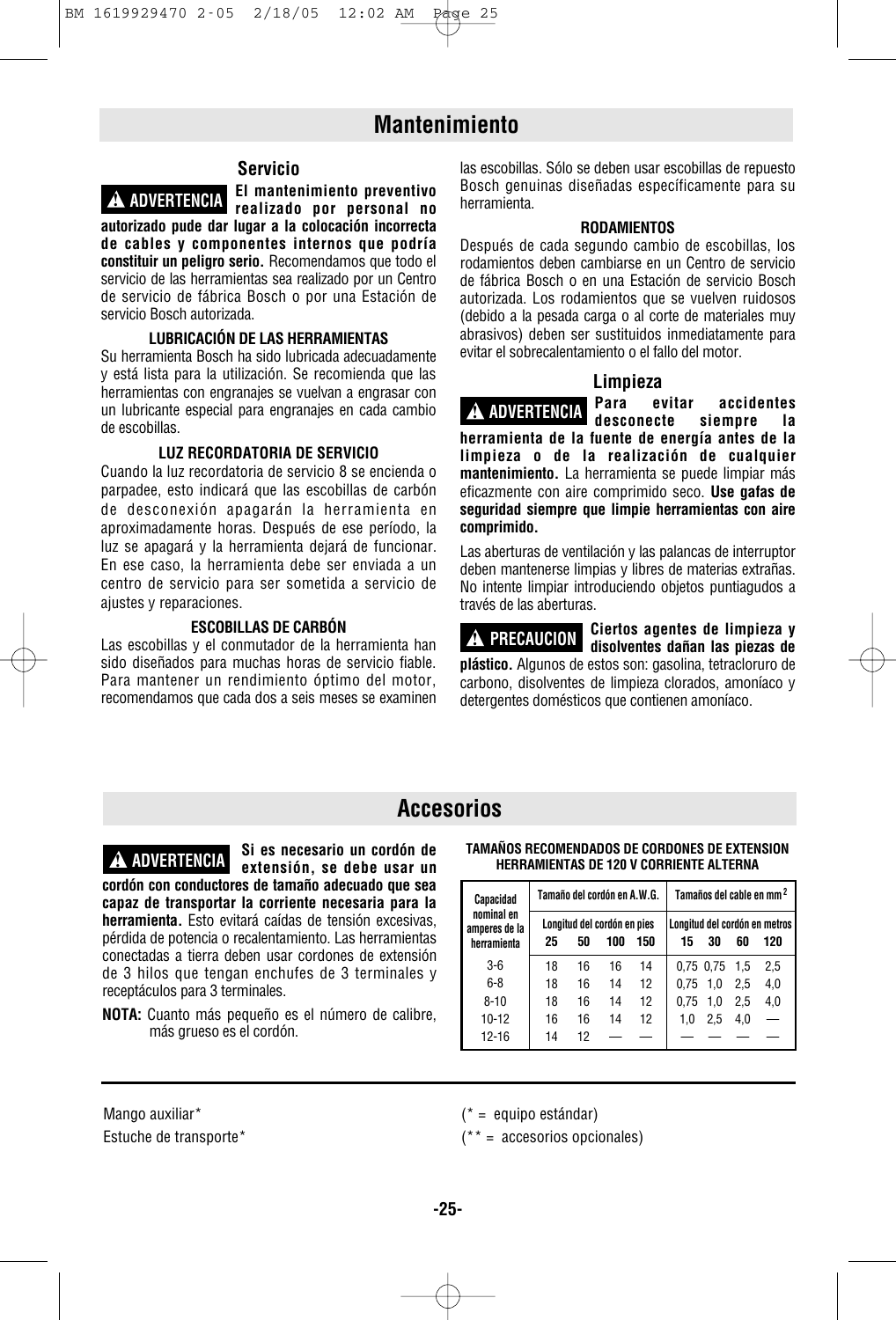**Notes:**

Æ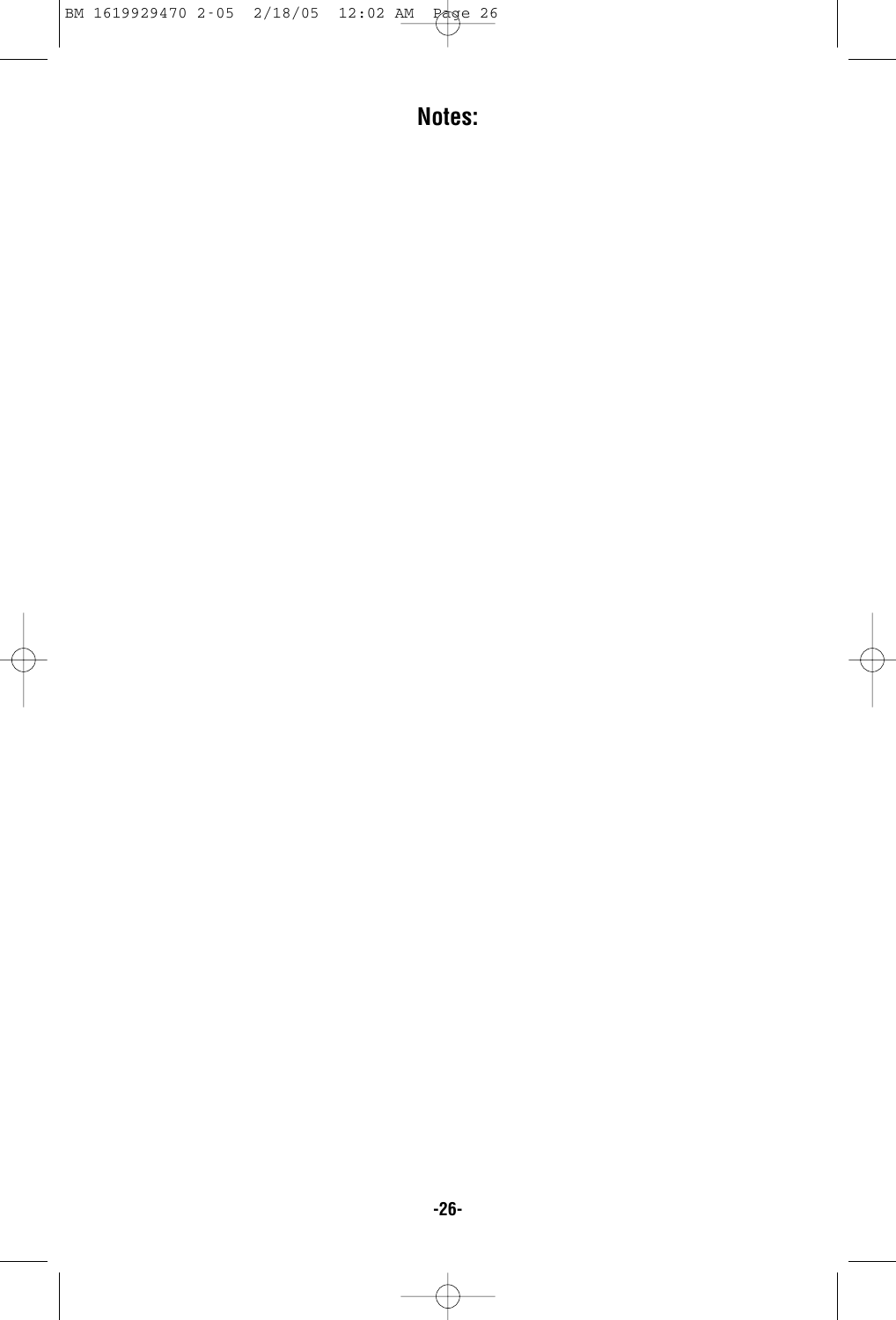**Remarques : Notas:**

F